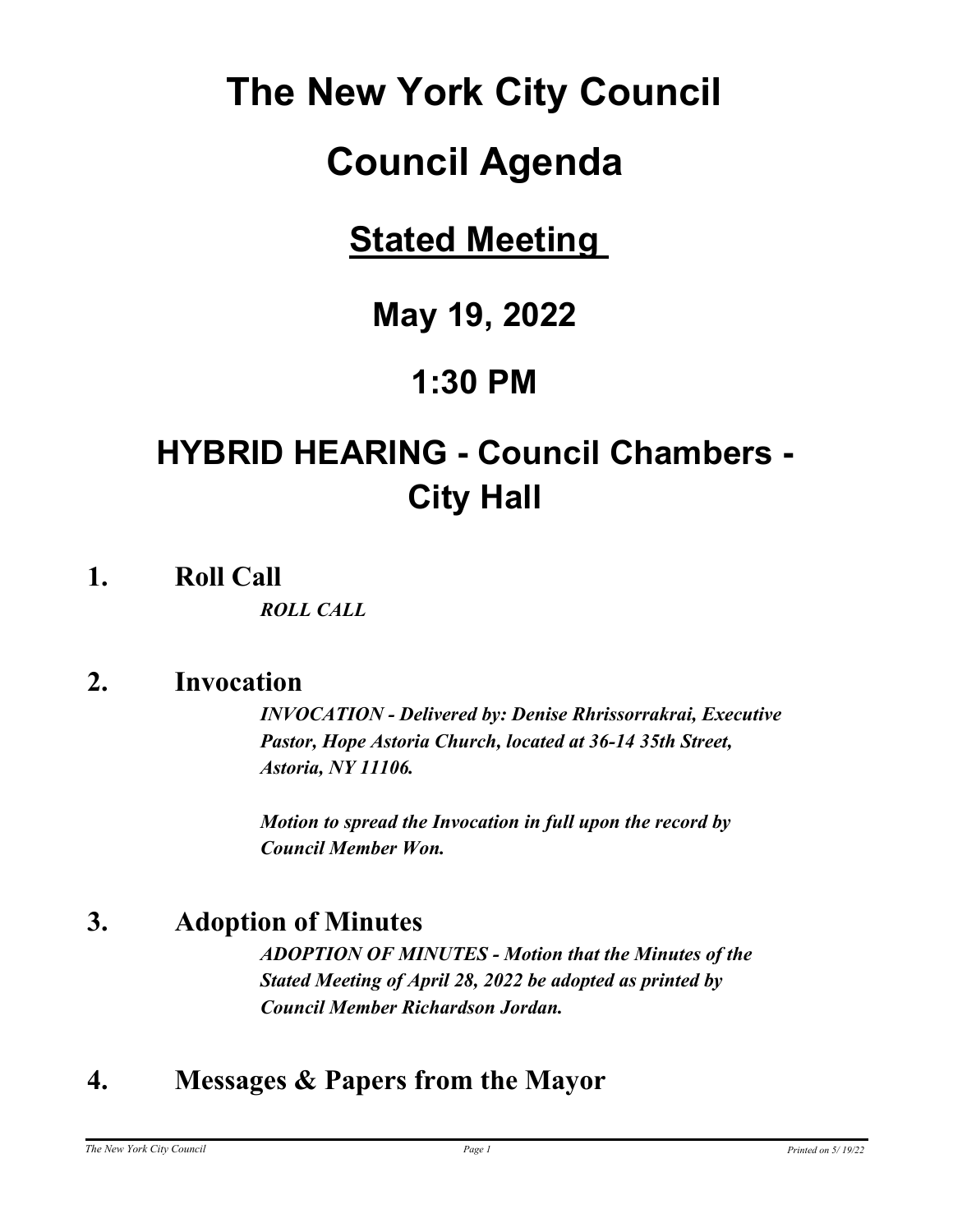*MESSAGES & PAPERS FROM THE MAYOR - None*

#### **Communications from City, County & Borough Offices 5.**

*COMMUNICATIONS FROM CITY, COUNTY & BOROUGH OFFICES -*

### **M 0062-2022 Withdrawal of M 58 of 2022 - Ms. Leila Bozorg - City Planning Commission**

Withdrawal of M 58 of 2022 - Submitting the name of Ms. Leila Bozorg, to the Council for its advice and consent regarding her appointment to the City Planning Commission. *Filed pursuant to Letter of Withdrawal*

#### **M 0063-2022 NYC Banking Commission - Transmitting recommendations of the interest rate to be charged for Fiscal Year 2023.**

Communication from the New York City Banking Commission - Transmitting recommendations of the interest rate to be charged for Fiscal Year 2023 for non-payment of taxes on real estate and for the discount rate to be allowed for early payment of real estate taxes for Fiscal Year 2023, pursuant to the City Charter. *Finance*

#### **M 0064-2022 Approving the Modification (MN-5) of Units of Appropriation and the Transfer of City Funds Between Agencies Proposed by the Mayor Pursuant to Section 107(b) of the Charter of the City of New York.**

Communication from the Office of Management & Budget - Approving the Modification (MN-5) of Units of Appropriation and the Transfer of City Funds Between Agencies Proposed by the Mayor Pursuant to Section 107(b) of the Charter of the City of New York. *Preconsidered - Finance*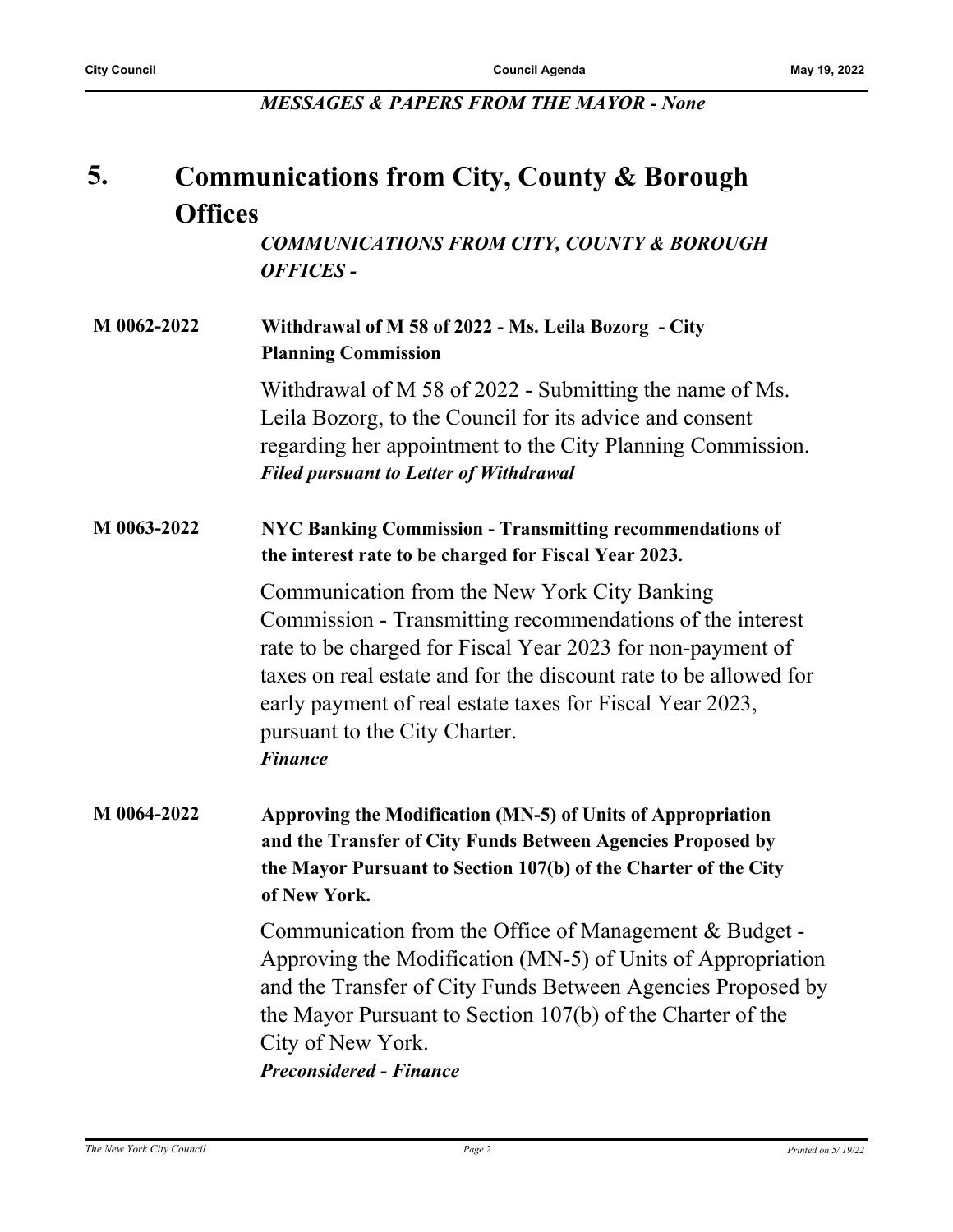### **M 0065-2022 Approving a Modification (MN-6) Pursuant to Section 107(e) of the Charter of the City of New York.**

Communication from the Office of Management & Budget - Approving a Modification (MN-6) Pursuant to Section 107(e) of the Charter of the City of New York. *Preconsidered - Finance*

### **6. Petitions and Communications**

*PETITIONS AND COMMUNICATIONS - None*

### **7. Land Use Call-Ups**

*LAND USE CALL-UPS*

#### **M 0066-2022 Landmarks, EMS Station 17 New Facility, Bronx (210293 PSX and C 210294 ZSX)**

By Council Member Stevens Pursuant to Sections 11.20(b-d) of the Council Rules and Section 197-d(b)(3) of the New York City Charter, the Council hereby resolves that the actions of the City Planning Commission on Application Nos. C 210293 PSX and C 210294 ZSX (EMS Station 17 New Facility) shall be subject to Council review.

### **8. Communication from the Speaker** *COMMUNICATION FROM THE SPEAKER*

#### **9. Discussion of General Orders** *DISCUSSION OF GENERAL ORDERS*

### **10. Reports of Special Committees** *REPORTS OF SPECIAL COMMITTEES - None*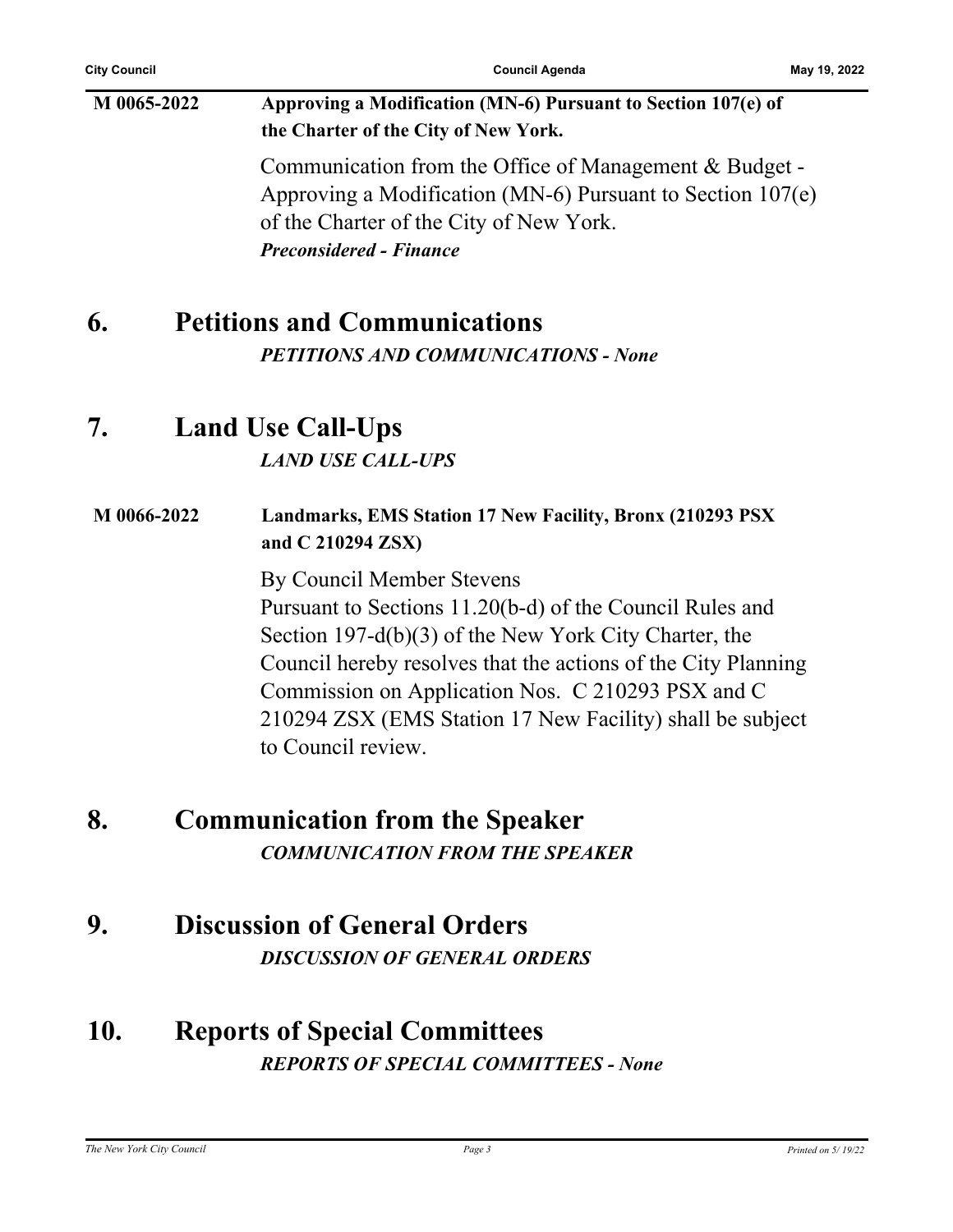| 11.                  | <b>Reports of Standing Committees</b> |                                                                                                                                                                                                                                                                              |
|----------------------|---------------------------------------|------------------------------------------------------------------------------------------------------------------------------------------------------------------------------------------------------------------------------------------------------------------------------|
|                      |                                       | <b>REPORTS OF STANDING COMMITTEES</b>                                                                                                                                                                                                                                        |
|                      |                                       | <b>Report of the Committee on Finance</b><br><b>REPORT OF THE COMMITTEE ON FINANCE</b>                                                                                                                                                                                       |
| <b>Res 0160-2022</b> |                                       | Approving the new designation and changes in the designation<br>of certain organizations to receive funding in the Expense<br><b>Budget.</b>                                                                                                                                 |
|                      |                                       | Resolution approving the new designation and changes in the<br>designation of certain organizations to receive funding in the<br>Expense Budget.<br><b>Preconsidered - Coupled on General Orders</b>                                                                         |
| Res 0175-2022        |                                       | M 64 - Approving the Modification (MN-5) of Units of<br><b>Appropriation and the Transfer of City Funds Between</b><br>Agencies Proposed by the Mayor Pursuant to Section 107(b) of<br>the Charter of the City of New York.                                                  |
|                      |                                       | <b>RESOLUTION APPROVING THE MODIFICATION (MN-5)</b><br>OF UNITS OF APPROPRIATION AND THE TRANSFER<br>OF CITY FUNDS BETWEEN AGENCIES PROPOSED BY<br>THE MAYOR PURSUANT TO SECTION 107(b) OF THE<br>NEW YORK CITY CHARTER.<br><b>Preconsidered - Coupled on General Orders</b> |
| Res 0176-2022        |                                       | M 65 - Approving a Modification (MN-6) Pursuant to Section<br>107(e) of the Charter of the City of New York.                                                                                                                                                                 |
|                      |                                       | Communication from the Office of Management & Budget -<br>Approving a Modification (MN-6) Pursuant to Section $107(e)$<br>of the Charter of the City of New York.<br><b>Preconsidered - Coupled on General Orders</b>                                                        |
| Res 0177-2022        |                                       | LU 60 - 788 Fox Street; Block 2720, Lot 69; Bronx, Council<br>District No. 8.                                                                                                                                                                                                |
|                      |                                       | Resolution approving an exemption from real property taxes                                                                                                                                                                                                                   |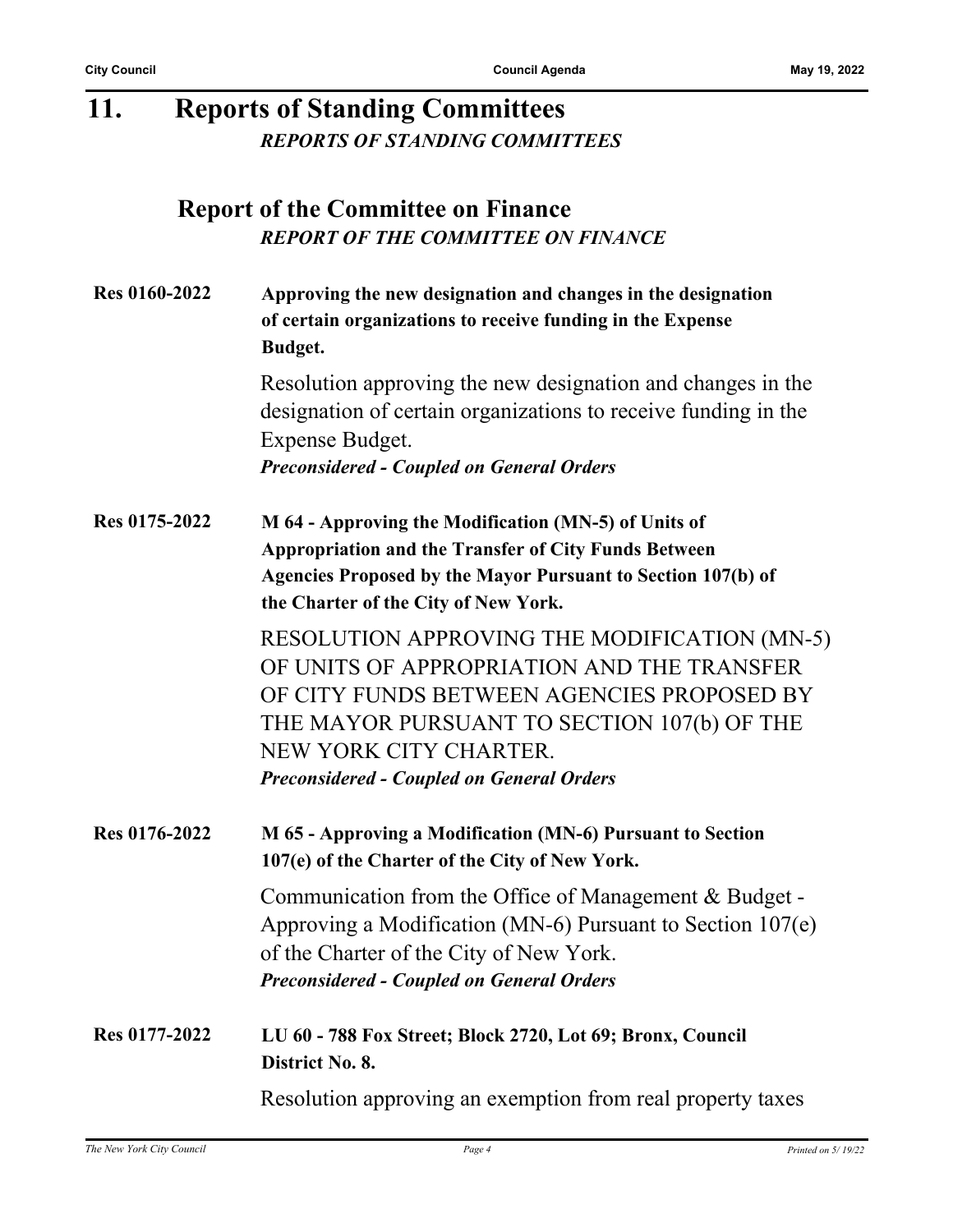for property located at (Block 2720, Lot 69) Bronx, pursuant to Section 577 of the Private Housing Finance Law (Preconsidered L.U. No. 60). *Preconsidered - Coupled on General Orders*

### **Report of the Committee on Fire and Emergency Management**

*REPORT OF THE COMMITTEE ON FIRE AND EMERGENCY MANAGEMENT*

| Int $0106 - 2022 - A$ | Sale of electric space heaters. |
|-----------------------|---------------------------------|
|-----------------------|---------------------------------|

A Local Law to amend the administrative code of the city of New York, in relation to the sale of electric space heaters *Amended and Coupled on General Orders*

**Int 0131-2022-A Requiring the fire dept to conduct residential education and outreach regarding the safe operation of electric space heaters.**

> A Local Law to amend the administrative code of the city of New York, in relation to requiring the fire department to conduct residential education and outreach regarding the safe operation of electric space heaters *Amended and Coupled on General Orders*

### **Report of the Committee on Housing and Buildings** *REPORT OF THE COMMITTEE ON HOUSING AND BUILDINGS*

**Int 0104-2022-A Defining the term self-closing door.**

A Local Law to amend the administrative code of the city of New York, in relation to defining the term self-closing door *Amended and Coupled on General Orders*

**Int 0105-2022-A Housing and fire safety.**

A Local Law to amend the administrative code of the city of New York, in relation to self-closing door corrections and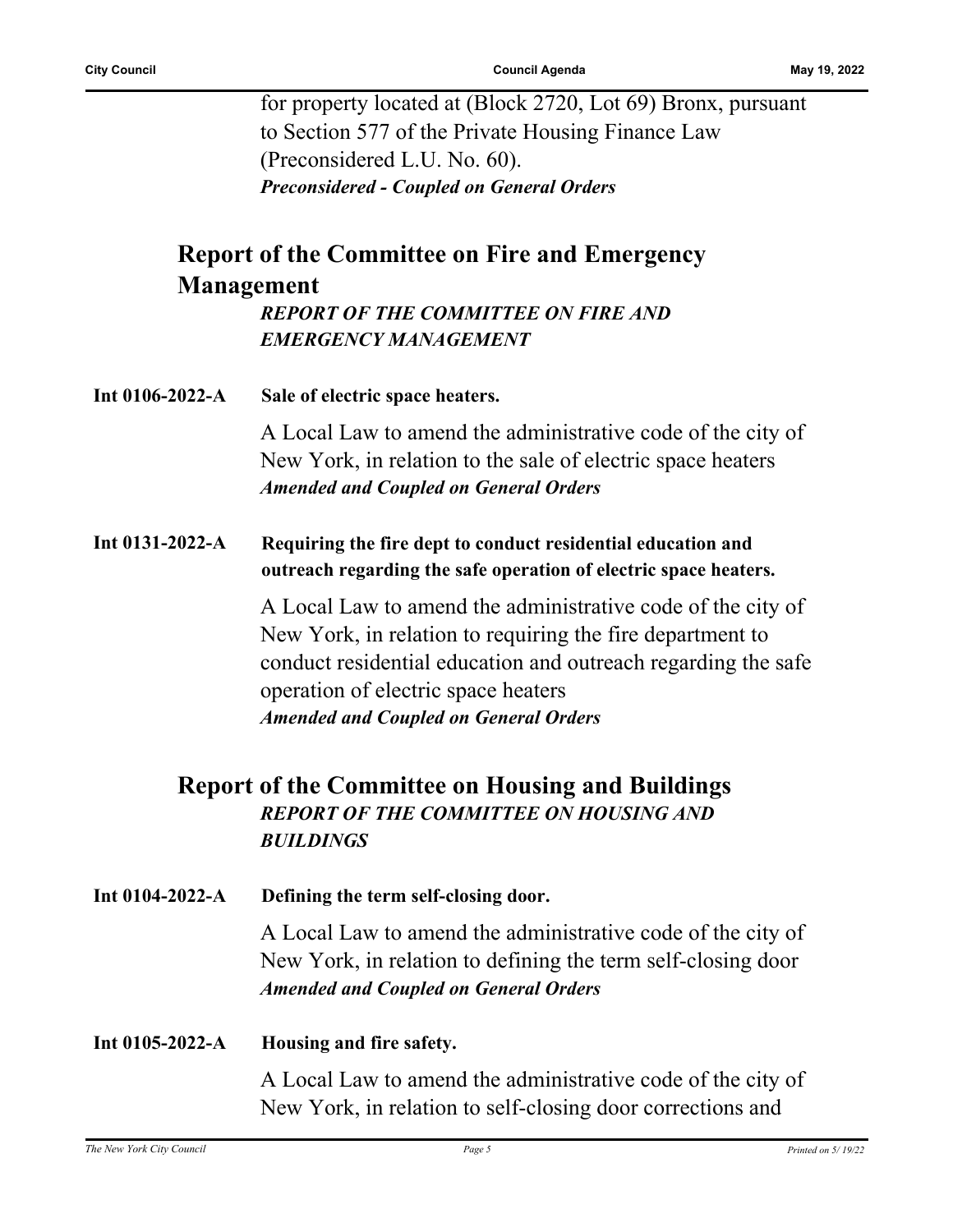certification, and penalties for self-closing door violations *Amended and Coupled on General Orders*

**Int 0155-2022-A Requiring the commissioner of buildings to waive filing fees for permits to alter family dwellings to conform to the NYC fire code.**

> A Local Law to amend the administrative code of the city of New York, in relation to permit filing fees for one-, two-, and three-family dwellings damaged by a fire *Amended and Coupled on General Orders*

### **Report of the Committee on Land Use** *REPORT OF THE COMMITTEE ON LAND USE*

#### **LU 0039-2022 Zoning, 146-93 Guy Brewer Boulevard Rezoning, Queens (C 200246 ZMQ)**

Application number C 200246 ZMQ (146-93 Guy Brewer Boulevard Rezoning) submitted by Ranbir, LLC, pursuant to Sections 197-c and 201 of the New York City Charter for an amendment of the Zoning Map, Section No. 19b: changing from an R3-2 District to an R6A District and establishing within the proposed R6A District a C2-2 District, Borough of Queens, Community District 13, Council District 31. *Approved with Modifications and Referred to the City Planning Commission pursuant to Section 197-(d) of the New York City Charter.*

#### **Res 0178-2022 LU 40 - Zoning, 146-93 Guy Brewer Boulevard Rezoning, Queens (N 200247 ZRQ)**

Resolution approving a motion to file pursuant to withdrawal of the application regarding the decision of the City Planning Commission on Application No. N 200247 ZRQ, for an amendment of the text of the Zoning Resolution (Preconsidered L.U. No. 40). *Coupled to be Filed Pursuant to Letter of Withdrawal*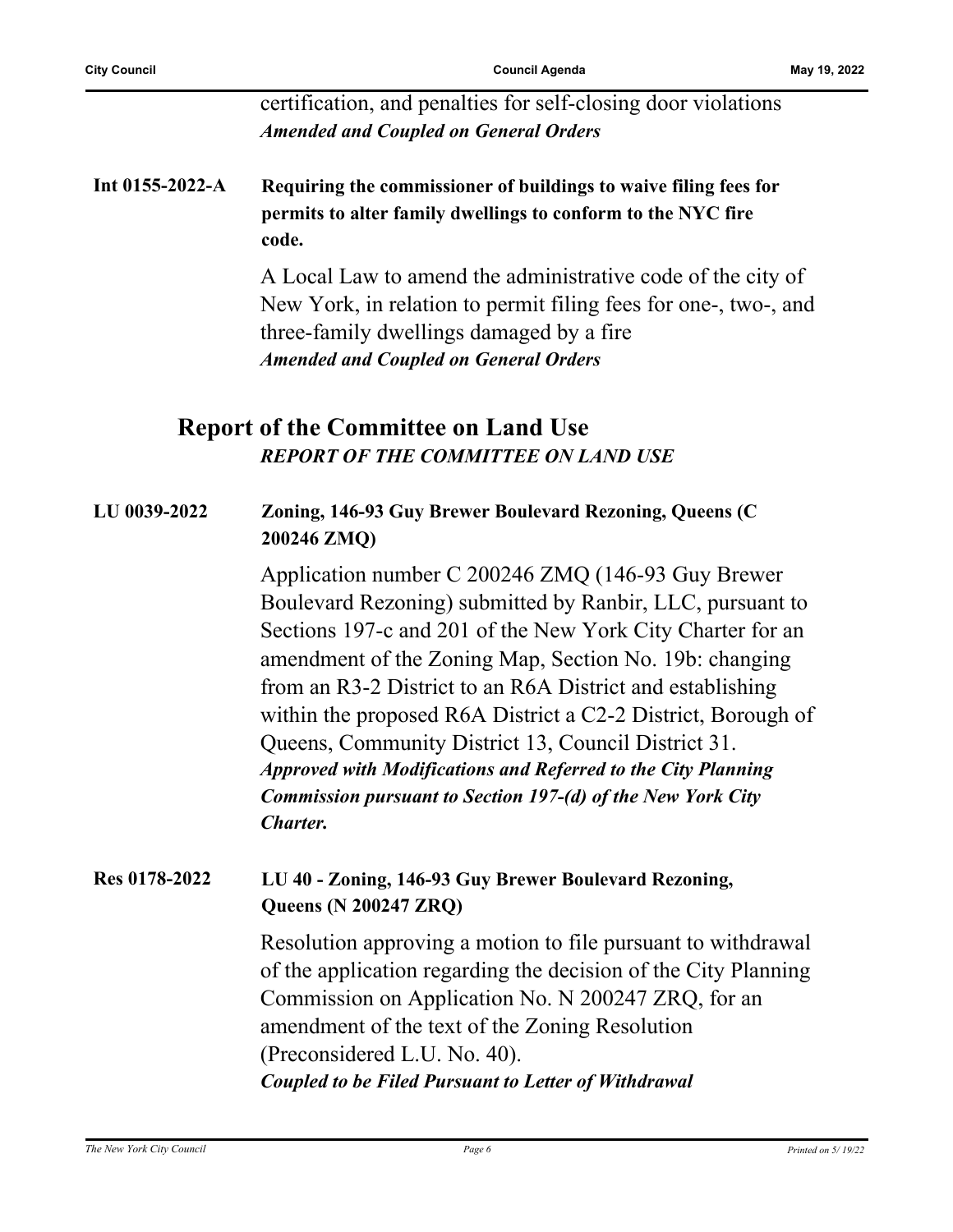| LU 0041-2022  | Zoning, 103 Lee Avenue, Brooklyn (C 210312 ZMK)                                                                                                                                                                                                                                                                                                                                                                                                                                                                                                                                                                                                    |
|---------------|----------------------------------------------------------------------------------------------------------------------------------------------------------------------------------------------------------------------------------------------------------------------------------------------------------------------------------------------------------------------------------------------------------------------------------------------------------------------------------------------------------------------------------------------------------------------------------------------------------------------------------------------------|
|               | Application number C 210312 ZMK (103 Lee Avenue)<br>submitted by Sbeny holdings, LLC, pursuant to Sections 197-c<br>and 201 of the New York City Charter for an amendment of<br>the Zoning Map, Section No. 12d: eliminating from within an<br>existing R6 District a C1-3 District, changing from an R6<br>District to an R7X District, and establishing within the<br>proposed R7X District a C2-4 District, Borough of Brooklyn,<br>Community District 1, Council District 33.<br><b>Approved with Modifications and Referred to the City Planning</b><br><b>Commission pursuant to Section 197-(d) of the New York City</b><br><b>Charter.</b> |
| LU 0042-2022  | Zoning, 103 Lee Avenue, Brooklyn (N 210313 ZRK)                                                                                                                                                                                                                                                                                                                                                                                                                                                                                                                                                                                                    |
|               | Application number N 210313 ZRK (103 Lee Avenue)<br>submitted by Sbeny Holdings, LLC, pursuant to Section 201<br>of the New York City Charter, for an amendment of the<br>Zoning Resolution of the City of New York, modifying<br>APPENDIX F for the purpose of establishing a Mandatory<br>Inclusionary Housing area, Borough of Brooklyn, Community<br>District 1, Council District 33.<br><b>Approved with Modifications and Referred to the City Planning</b><br><b>Commission pursuant to Section 197-(d) of the New York City</b><br><b>Charter.</b>                                                                                         |
| Res 0179-2022 | LU 46 - Landmarks, Broadway Triangle-Bartlett Crossing,<br>Brooklyn (C 220209 HAK)                                                                                                                                                                                                                                                                                                                                                                                                                                                                                                                                                                 |
|               | Resolution approving the application submitted by the New<br>York City Department of Housing Preservation and<br>Development ("HPD") and the decision of the City Planning<br>Commission, ULURP No. C 220209 HAK, approving the<br>designation of an Urban Development Action Area, an Urban<br>Development Action Area Project, and the disposition of<br>city-owned property located at 31 Bartlett Street (Block 2269,<br>Lot 52), Borough of Brooklyn, Community District 1, to a<br>developer selected by HPD (Preconsidered L.U. No. 46; C                                                                                                   |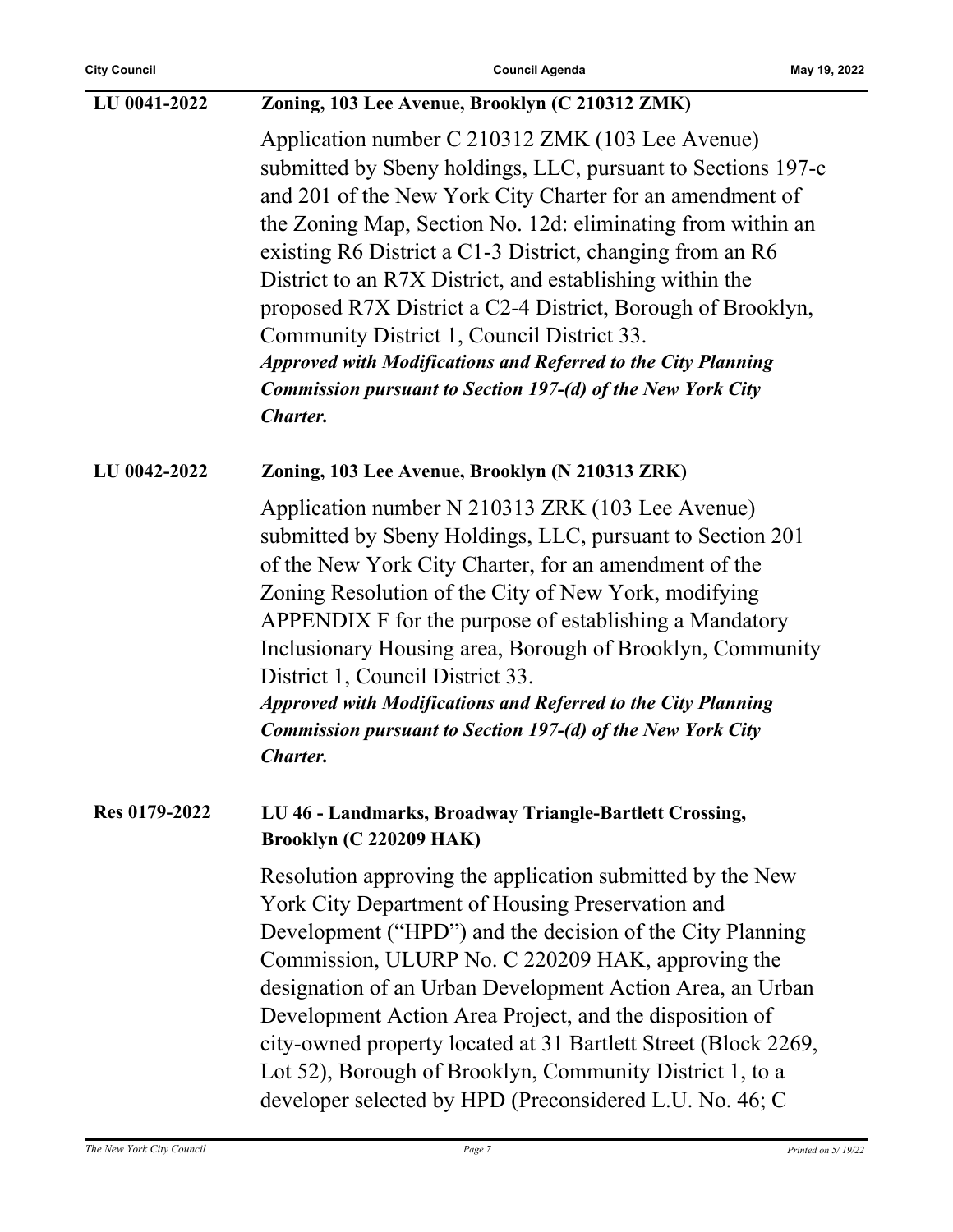j.

|                      | 220209 HAK).                                                                                                                                                                                                                       |
|----------------------|------------------------------------------------------------------------------------------------------------------------------------------------------------------------------------------------------------------------------------|
|                      | <b>Coupled on General Orders</b>                                                                                                                                                                                                   |
| <b>Res 0180-2022</b> | LU 47 - Zoning, 2300 Cropsey Avenue, Brooklyn (C 200358<br>ZMK)                                                                                                                                                                    |
|                      | Resolution approving the decision of the City Planning<br>Commission on ULURP No. C 200358 ZMK, a Zoning Map<br>amendment (Preconsidered L.U. No. 47).<br><b>Coupled on General Orders</b>                                         |
| <b>Res 0181-2022</b> | LU 48 - Zoning, 35-01 Vernon Boulevard Rezoning, Queens (C<br>220050 ZMQ)                                                                                                                                                          |
|                      | Resolution approving the decision of the City Planning<br>Commission on ULURP No. C 220050 ZMQ, a Zoning Map<br>amendment (Preconsidered L.U. No. 48).<br><b>Coupled on General Orders</b>                                         |
| Res 0182-2022        | LU 49 - Zoning, 35-01 Vernon Boulevard Rezoning, Queens (N<br>220051 ZRQ)                                                                                                                                                          |
|                      | Resolution approving the decision of the City Planning<br>Commission on Application No. N 220051 ZRQ, for an<br>amendment of the text of the Zoning Resolution<br>(Preconsidered L.U. No. 49).<br><b>Coupled on General Orders</b> |
| <b>Elections</b>     | <b>Report of the Committee on Rules, Privileges and</b>                                                                                                                                                                            |
|                      | <b>REPORT OF THE COMMITTEE ON RULES, PRIVILEGES</b><br><b>AND ELECTIONS</b>                                                                                                                                                        |
| Res 0183-2022        | M 49 - David Do, Chair and Chief Executive Officer of the New<br><b>York City Taxi and Limousine Commission</b>                                                                                                                    |
|                      | RESOLUTION APPROVING THE APPOINTMENT BY<br>THE MAYOR OF DAVID DO AS A MEMBER OF THE<br>NEW YORK CITY TAXI AND LIMOUSINE COMMISSION.<br><b>Coupled on General Orders</b>                                                            |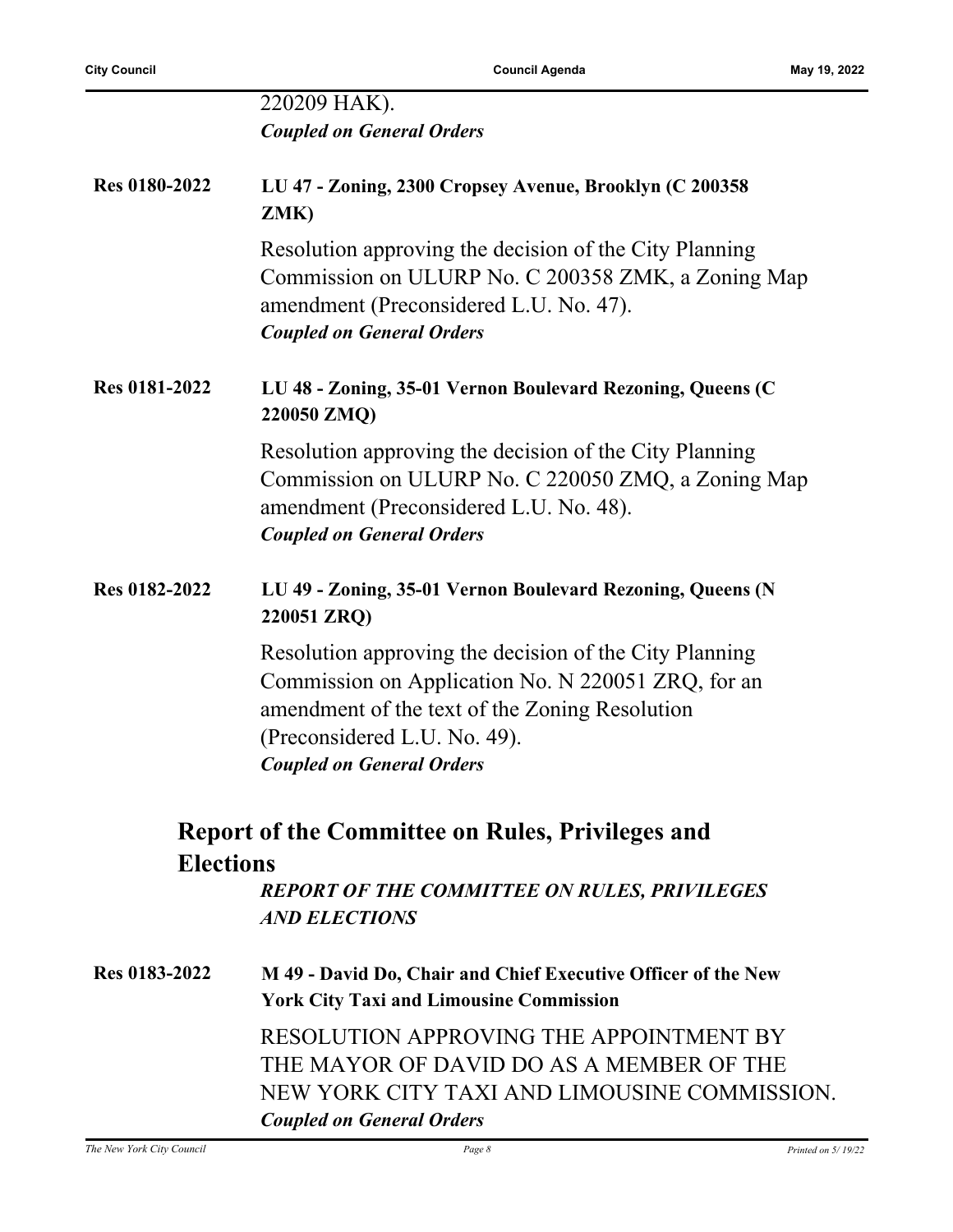| <b>Res 0184-2022</b> | M 60 - Robert Hogan, New York City Civilian Complaint<br><b>Review Board.</b> |
|----------------------|-------------------------------------------------------------------------------|
|                      | RESOLUTION APPROVING THE APPOINTMENT BY                                       |
|                      | THE COUNCIL OF ROBERT HOGAN AS A MEMBER OF                                    |
|                      | THE NEW YORK CITY CIVILIAN COMPLAINT REVIEW                                   |

*Coupled on General Orders*

BOARD.

### **Report of the Committee on State and Federal Legislation**

*REPORT OF THE COMMITTEE ON STATE AND FEDERAL LEGISLATION*

| <b>SLR 0001-2022</b> | Additional member contributions for certain members under the |
|----------------------|---------------------------------------------------------------|
|                      | age fifty-seven retirement program. (S.6981-B/A.7971-A)       |

State Legislation Resolution requesting the New York State Legislature to pass bills introduced by Senator Gounardes, S.6981-B, and Assembly Member Abbate, A.7971A, "AN ACT to amend the retirement and social security law, in relation to additional member contributions for certain members under the age fifty-seven retirement program". *Preconsidered - Coupled on General Orders*

#### **SLR 0002-2022 Automotive members of the New York city employees' retirement system. (S.6985-B/A.7873A)**

State Legislation Resolution requesting the New York State Legislature to pass bills introduced by Senator Gounardes, S.6985-B, and Assembly Member Abbate, A.7873A, "AN ACT to amend the retirement and social security law, in relation to automotive members of the New York city employees' retirement system". *Preconsidered - Coupled on General Orders*

**SLR 0003-2022 Authorizing police/fire members of the New York city fire department pension fund to obtain credit for service as an EMT**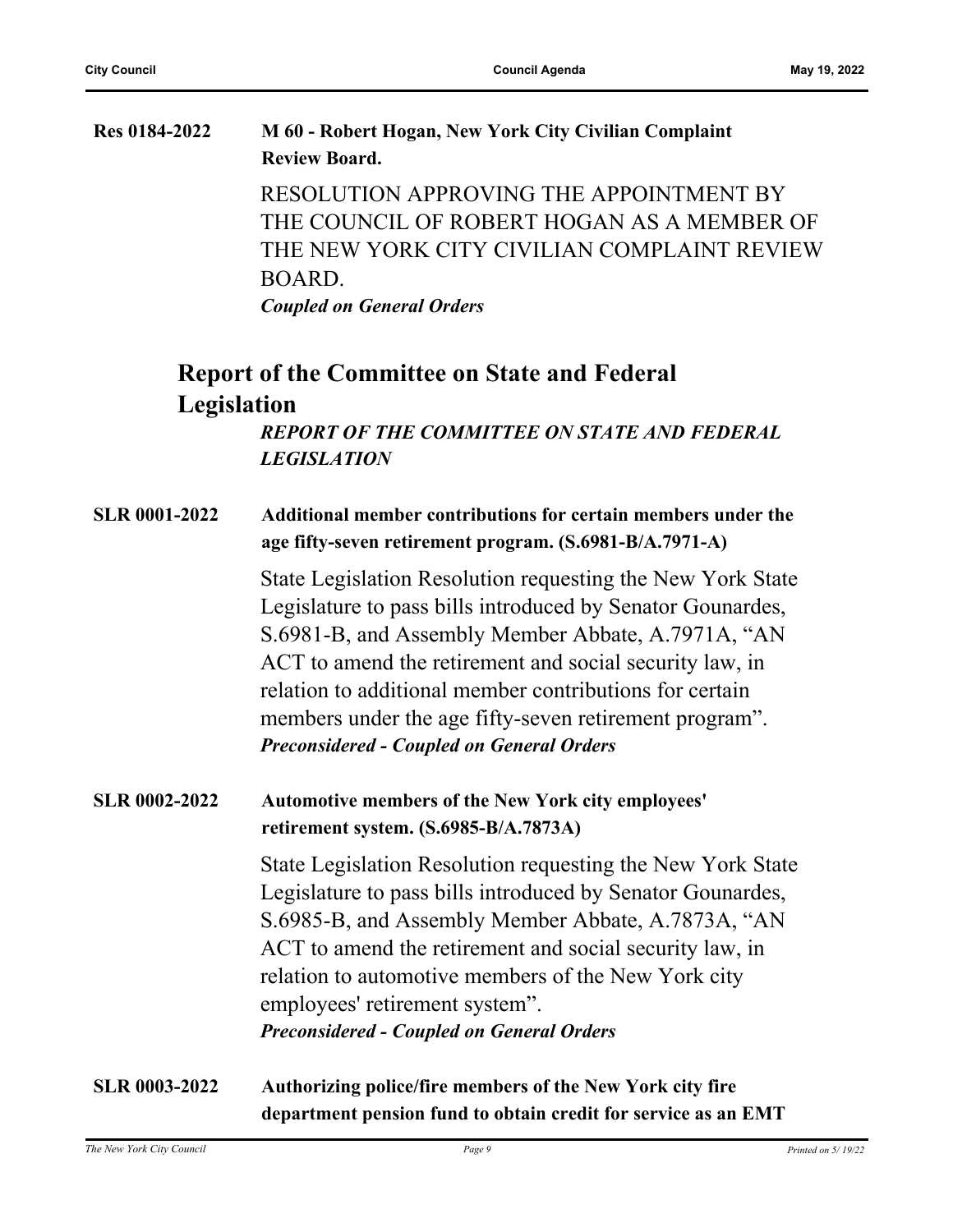#### **member. (S.6980-B/A.10029)**

State Legislation Resolution requesting the New York State Legislature to pass bills introduced by Senators Gounardes, Kaminsky, S.6980-B, and Assembly Member Abbate, A.10029, "AN ACT to amend the retirement and social security law, in relation to authorizing police/fire members of the New York city fire department pension fund to obtain credit for service as an EMT member". *Preconsidered - Coupled on General Orders*

#### **SLR 0004-2022 Establishment of twenty-five year retirement programs for members of the New York city employees' retirement system employed as fire protection inspectors and associate fire protection inspectors.**

State Legislation Resolution requesting the New York State Legislature to pass bills introduced by Senator Gounardes, S.6988-B, and Assembly Members Abbate, Griffin, A.7962-A, "AN ACT to amend the retirement and social security law and the administrative code of the city of New York, in relation to the establishment of twenty-five year retirement programs for members of the New York city employees' retirement system employed as fire protection inspectors and associate fire protection inspectors".

*Preconsidered - Coupled on General Orders*

### **12. General Orders Calendar** *GENERAL ORDERS CALENDAR*

**T2022-0001 Commissioner of Deeds** *Coupled on General Orders*

### **Coupled on General Orders Calendar** *COUPLED ON GENERAL ORDERS CALENDAR*

### **Finance**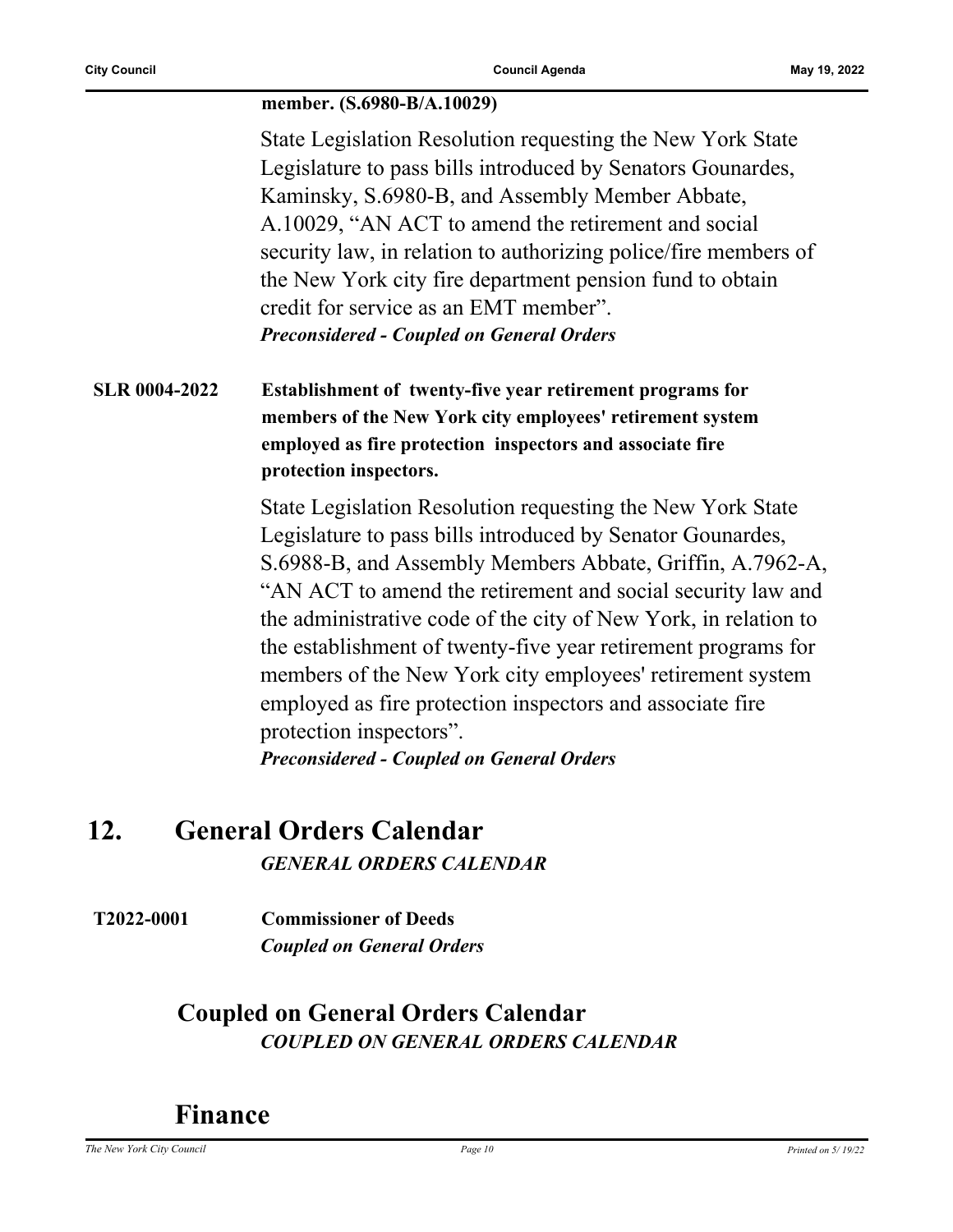| <b>Res 0160-2022</b> | Approving the new designation and changes in the designation<br>of certain organizations to receive funding in the Expense<br>Budget.<br>Preconsidered – GO                                                                                       |
|----------------------|---------------------------------------------------------------------------------------------------------------------------------------------------------------------------------------------------------------------------------------------------|
| Res 0175-2022        | M 64 - Approving the Modification (MN-5) of Units of<br><b>Appropriation and the Transfer of City Funds Between</b><br>Agencies Proposed by the Mayor Pursuant to Section 107(b) of<br>the Charter of the City of New York.<br>Preconsidered – GO |
| Res 0176-2022        | M 65 - Approving a Modification (MN-6) Pursuant to Section<br>107(e) of the Charter of the City of New York.<br>Preconsidered – GO                                                                                                                |
| Res 0177-2022        | LU 60 - 788 Fox Street; Block 2720, Lot 69; Bronx, Council<br>District No. 8.<br>Preconsidered – GO                                                                                                                                               |

## **Fire and Emergency Management**

*FIRE AND EMERGENCY MANAGEMENT*

- **Int 0106-2022-A Sale of electric space heaters.** *A and GO*
- **Int 0131-2022-A Requiring the fire dept to conduct residential education and outreach regarding the safe operation of electric space heaters.** *A and GO*

### **Housing and Buildings**

*HOUSING AND BUILDINGS*

**Int 0104-2022-A Defining the term self-closing door.** *A and GO*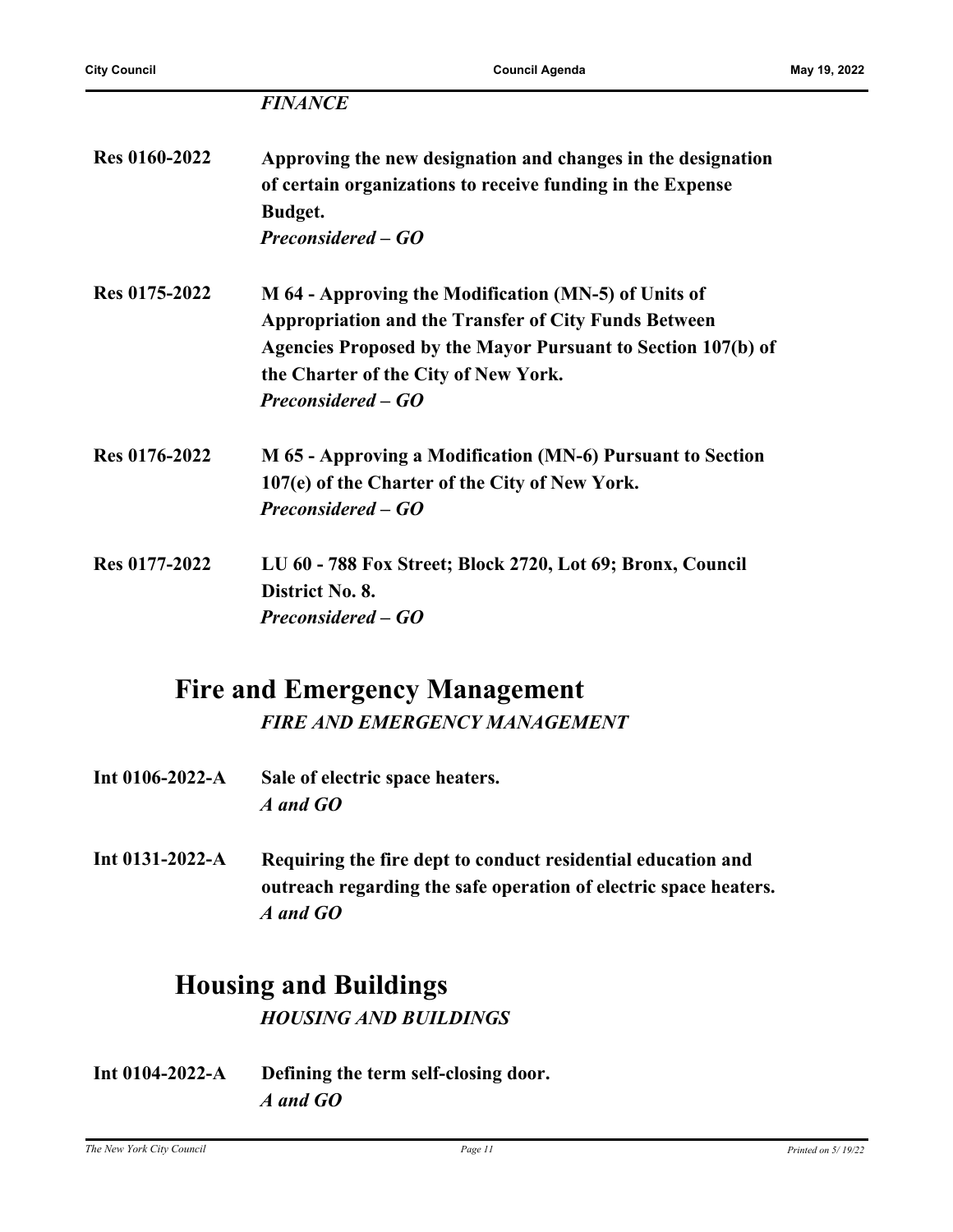| Int 0105-2022-A       | Housing and fire safety.<br>A and GO                                                                                                                  |
|-----------------------|-------------------------------------------------------------------------------------------------------------------------------------------------------|
| Int $0155 - 2022 - A$ | Requiring the commissioner of buildings to waive filing fees for<br>permits to alter family dwellings to conform to the NYC fire<br>code.<br>A and GO |
| <b>Land Use</b>       |                                                                                                                                                       |
|                       | <b>LAND USE</b>                                                                                                                                       |
| Res 0178-2022         | LU 40 - Zoning, 146-93 Guy Brewer Boulevard Rezoning,<br><b>Queens (N 200247 ZRQ)</b><br><b>Filed</b>                                                 |
| Res 0179-2022         | LU 46 - Landmarks, Broadway Triangle-Bartlett Crossing,<br>Brooklyn (C 220209 HAK)<br>GO                                                              |
| <b>Res 0180-2022</b>  | LU 47 - Zoning, 2300 Cropsey Avenue, Brooklyn (C 200358<br>ZMK)<br>GO                                                                                 |
| <b>Res 0181-2022</b>  | LU 48 - Zoning, 35-01 Vernon Boulevard Rezoning, Queens (C<br>220050 ZMQ)<br>$G$ O                                                                    |
| Res 0182-2022         | LU 49 - Zoning, 35-01 Vernon Boulevard Rezoning, Queens (N<br>220051 ZRQ)<br>GO                                                                       |

### **Rules, Privileges, and Elections** *RULES, PRIVILEGES AND ELECTIONS*

**Res 0183-2022 M 49 - David Do, Chair and Chief Executive Officer of the New York City Taxi and Limousine Commission**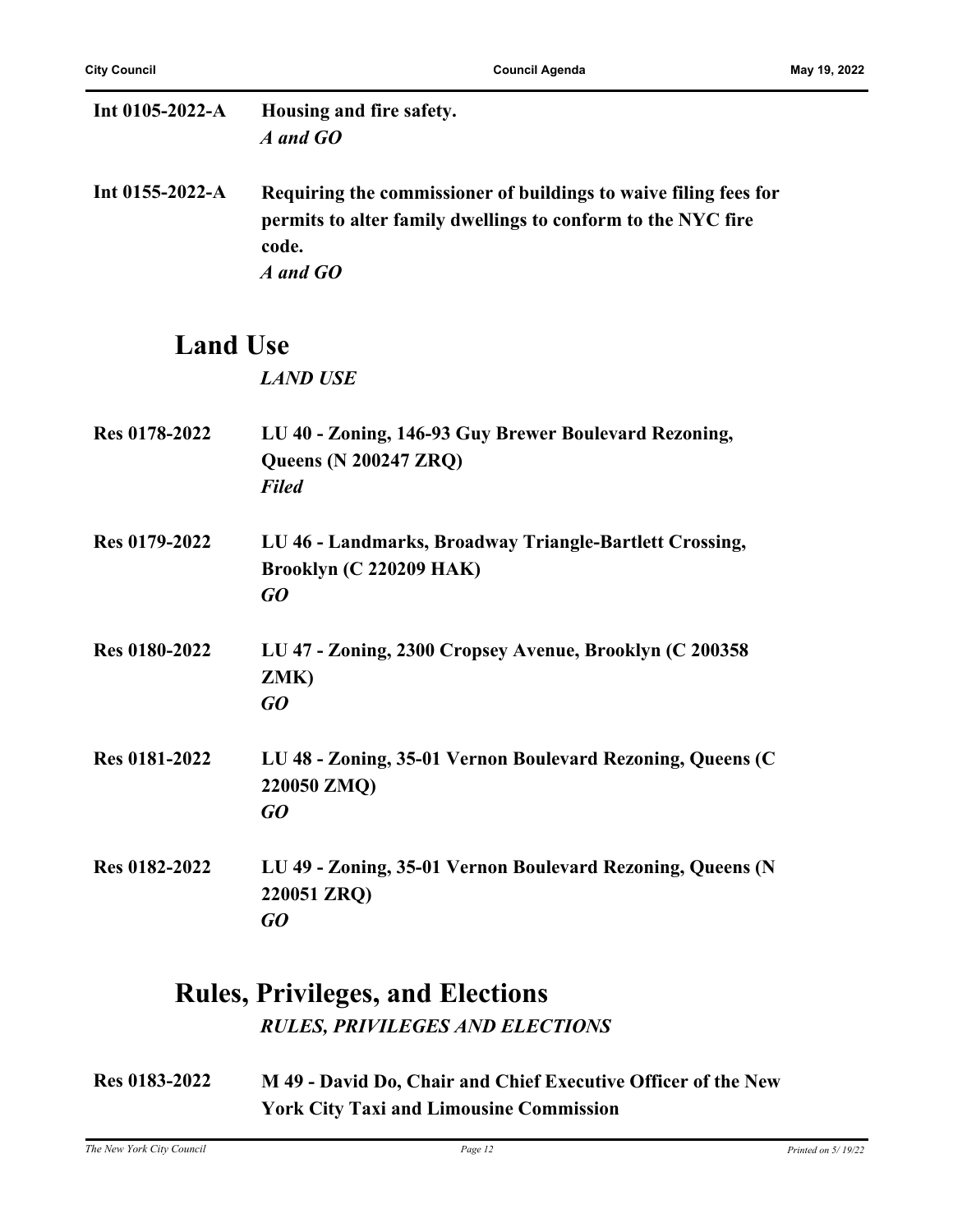|                      | GQ                                                                                                                                                                                                                  |
|----------------------|---------------------------------------------------------------------------------------------------------------------------------------------------------------------------------------------------------------------|
| Res 0184-2022        | M 60 - Robert Hogan, New York City Civilian Complaint<br><b>Review Board.</b><br>GQ                                                                                                                                 |
|                      | <b>State and Federal Legislation</b>                                                                                                                                                                                |
|                      | <b>STATE AND FEDERAL LEGISLATION</b>                                                                                                                                                                                |
| <b>SLR 0001-2022</b> | Additional member contributions for certain members under the<br>age fifty-seven retirement program. (S.6981-B/A.7971-A)<br>GO                                                                                      |
| <b>SLR 0002-2022</b> | <b>Automotive members of the New York city employees'</b><br>retirement system. (S.6985-B/A.7873A)<br>GQ                                                                                                            |
| <b>SLR 0003-2022</b> | Authorizing police/fire members of the New York city fire<br>department pension fund to obtain credit for service as an EMT<br>member. (S.6980-B/A.10029)<br>GQ                                                     |
| <b>SLR 0004-2022</b> | Establishment of twenty-five year retirement programs for<br>members of the New York city employees' retirement system<br>employed as fire protection inspectors and associate fire<br>protection inspectors.<br>GO |
|                      |                                                                                                                                                                                                                     |

# **General Orders Calendar**

*GENERAL ORDERS CALENDAR*

**T2022-0001 Commissioner of Deeds** *GO*

### **13. Introduction & Reading of Bills**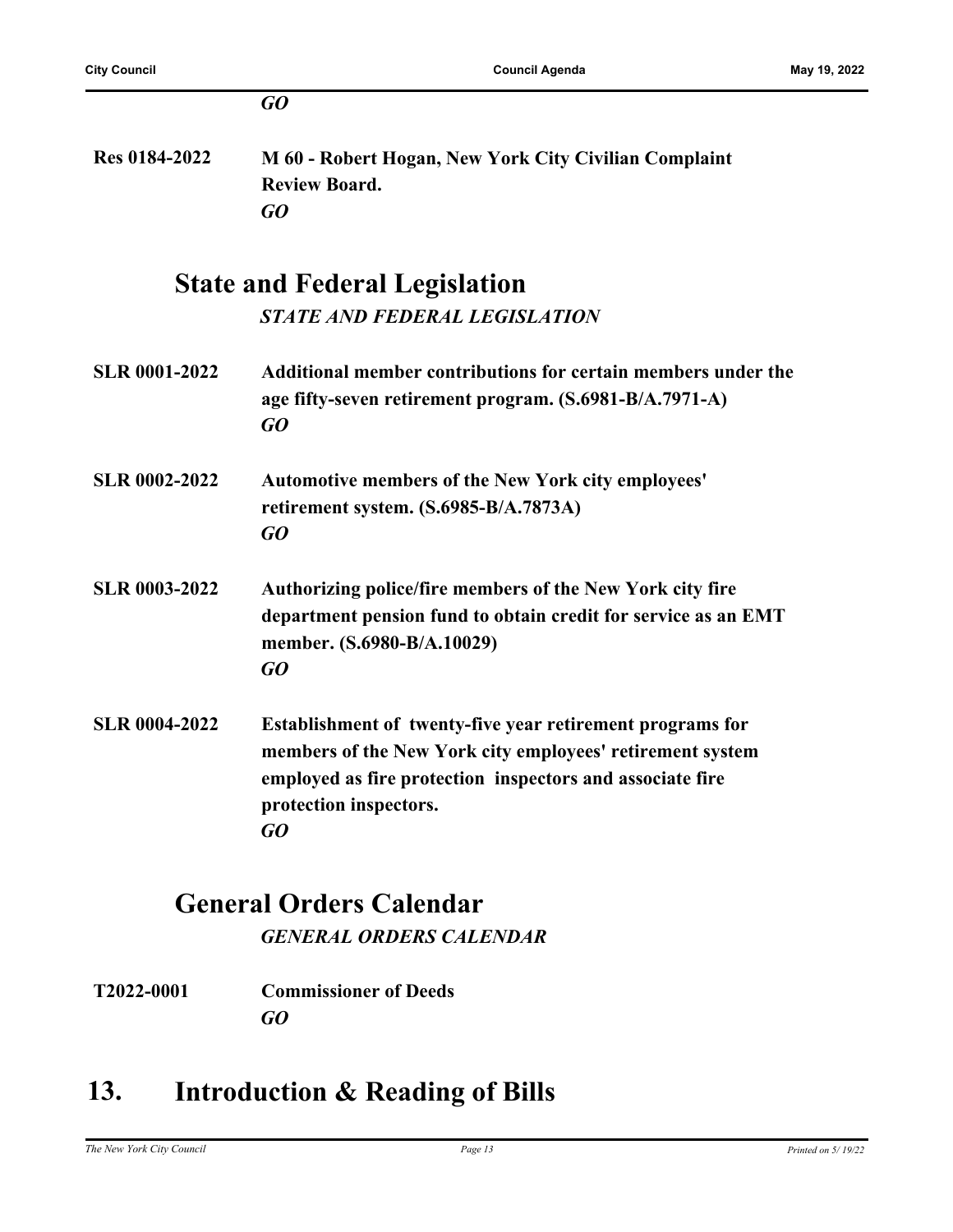### **See Attached** *INTRODUCTION & READING OF BILLS (SEE BELOW)*

### **14. Discussion of Resolutions** *DISCUSSION OF RESOLUTIONS*

### **15. Resolutions**

*RESOLUTIONS*

**Res 0121-2022 Clean Slate Act (S.1553-C/A.6399-B)** *Adopted by the Committee on State and Federal Legislation*

### **16. General Discussion**

*GENERAL DISCUSSION*

### **17. Extension of Remarks** *EXTENSION OF REMARKS*

### **INTRODUCTION AND READING OF BILLS** *INTRODUCTION AND READING OF BILLS*

**Int 0372-2022** *By The Speaker (Council Member Adams) (by request of the Manhattan Borough President)*

> A Local Law to amend the New York city charter, in relation to the creation of an office of the utility advocate within the department of consumer and worker protection *Consumer and Worker Protection*

**SLR 0001-2022** *By Council Member Abreu* State Legislation Resolution requesting the New York State Legislature to pass bills introduced by Senator Gounardes, S.6981-B, and Assembly Member Abbate, A.7971A, "AN ACT to amend the retirement and social security law, in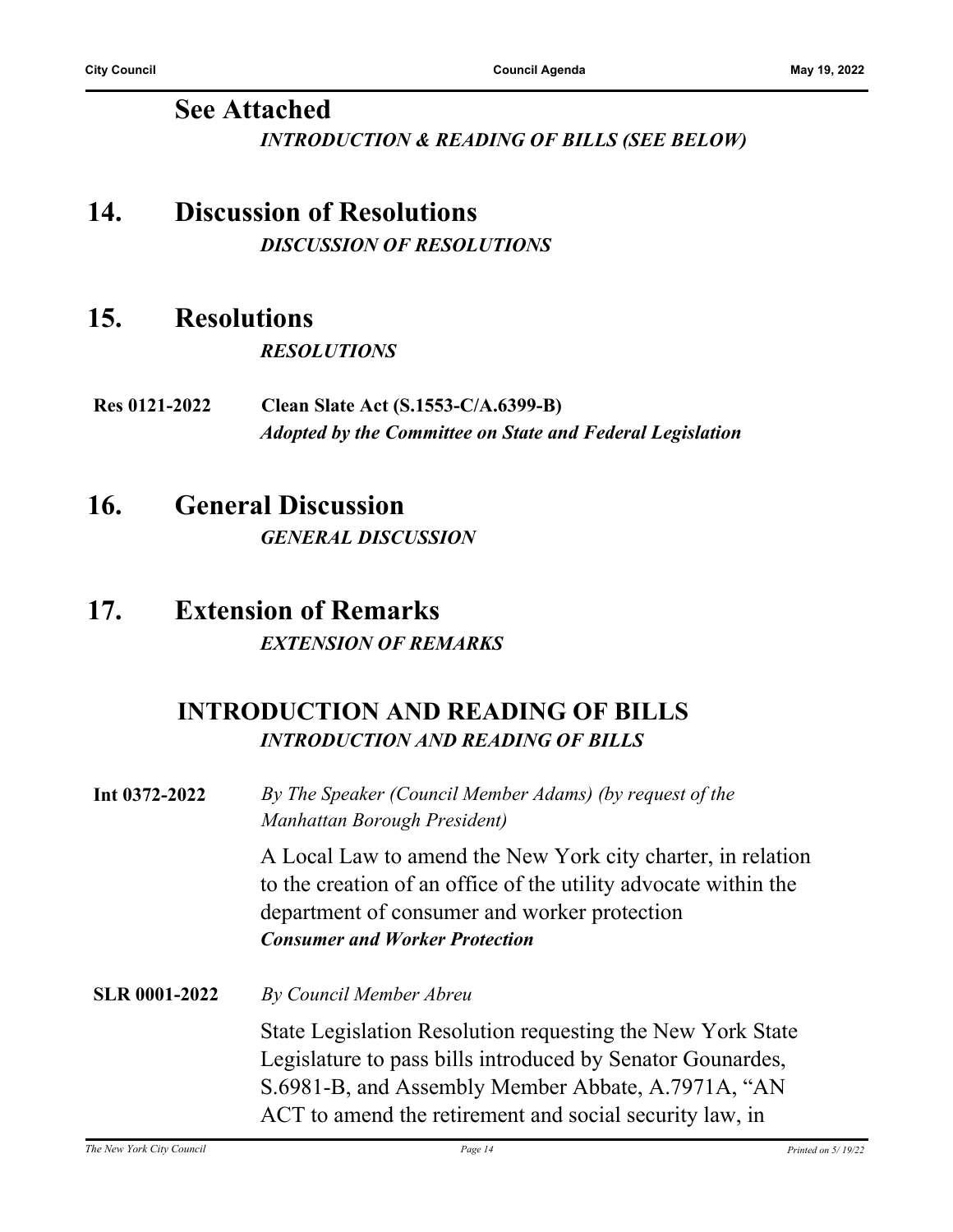| <b>Preconsidered - State and Federal Legislation</b>    |
|---------------------------------------------------------|
| members under the age fifty-seven retirement program".  |
| relation to additional member contributions for certain |

#### **SLR 0002-2022** *By Council Member Abreu*

State Legislation Resolution requesting the New York State Legislature to pass bills introduced by Senator Gounardes, S.6985-B, and Assembly Member Abbate, A.7873A, "AN ACT to amend the retirement and social security law, in relation to automotive members of the New York city employees' retirement system". *Preconsidered - State and Federal Legislation*

**SLR 0003-2022** *By Council Member Abreu*

State Legislation Resolution requesting the New York State Legislature to pass bills introduced by Senators Gounardes, Kaminsky, S.6980-B, and Assembly Member Abbate, A.10029, "AN ACT to amend the retirement and social security law, in relation to authorizing police/fire members of the New York city fire department pension fund to obtain credit for service as an EMT member". *Preconsidered - State and Federal Legislation*

**SLR 0004-2022** *By Council Member Abreu*

State Legislation Resolution requesting the New York State Legislature to pass bills introduced by Senator Gounardes, S.6988-B, and Assembly Members Abbate, Griffin, A.7962-A, "AN ACT to amend the retirement and social security law and the administrative code of the city of New York, in relation to the establishment of twenty-five year retirement programs for members of the New York city employees' retirement system employed as fire protection inspectors and associate fire protection inspectors". *Preconsidered - State and Federal Legislation*

**Int 0373-2022** *By Council Members Avilés, Hanif, Ung and Lee*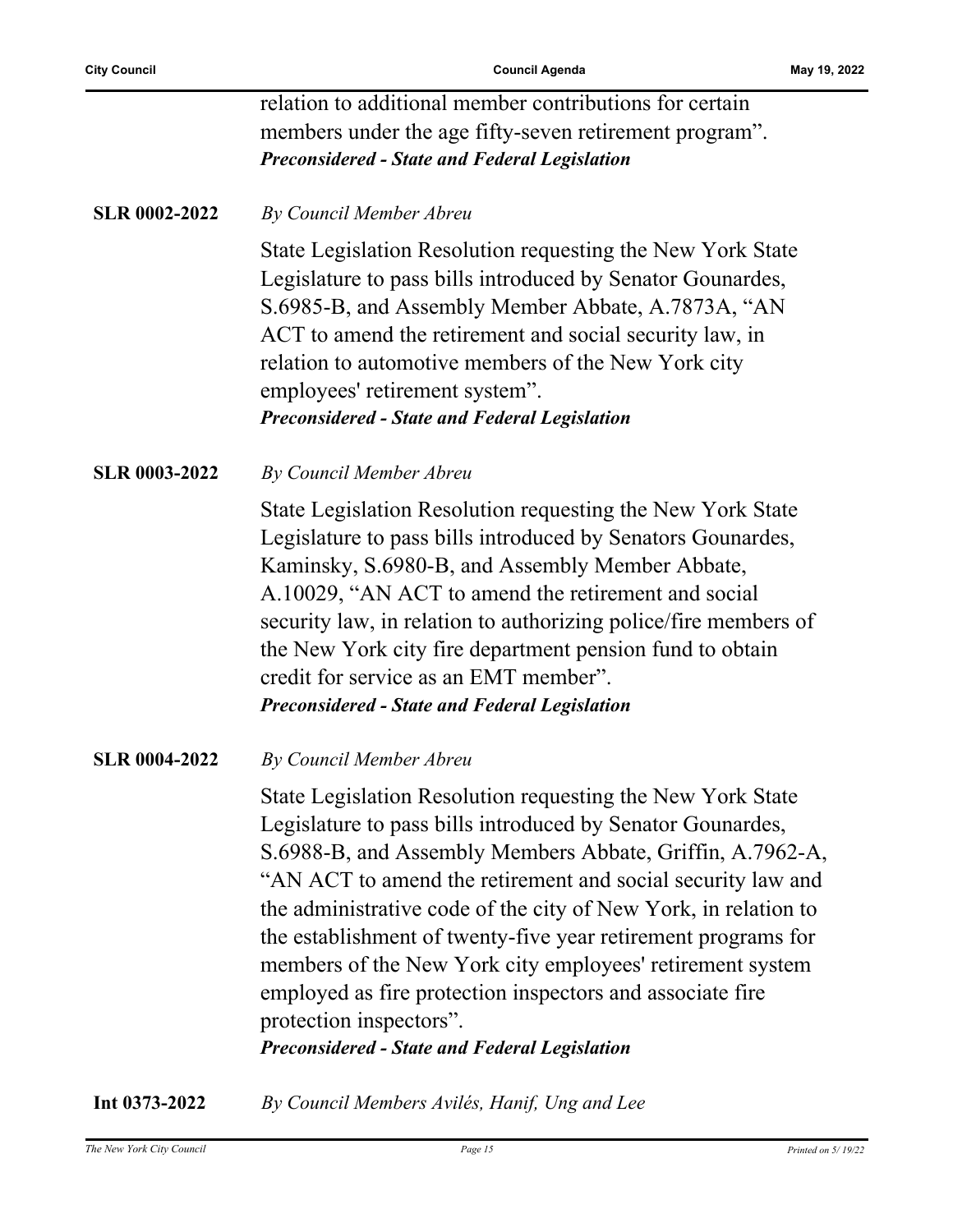|               | A Local Law to amend the administrative code of the city of<br>New York, in relation to outreach and education about free<br>public services                                                                                                                                               |
|---------------|--------------------------------------------------------------------------------------------------------------------------------------------------------------------------------------------------------------------------------------------------------------------------------------------|
|               | <b>Consumer and Worker Protection</b>                                                                                                                                                                                                                                                      |
| Int 0374-2022 | By Council Member Ayala                                                                                                                                                                                                                                                                    |
|               | A Local Law to amend the administrative code of the city of<br>New York, in relation to requiring the development of a single<br>application form for the not-for-profit real property tax<br>exemption and the not-for-profit exemption from water and<br>sewer charges<br><b>Finance</b> |
| Int 0375-2022 | By Council Member Ayala                                                                                                                                                                                                                                                                    |
|               | A Local Law to amend the administrative code of the city of<br>New York, in relation to reporting on affordable housing<br>set-asides for tenants with disabilities<br><b>Housing and Buildings</b>                                                                                        |
| Int 0376-2022 | By Council Member Ayala                                                                                                                                                                                                                                                                    |
|               | A Local Law in relation to establishing a temporary task force<br>on pay parity for public defenders and assistant district<br>attorneys with city agency attorneys<br><b>Public Safety</b>                                                                                                |
| Int 0377-2022 | By Council Member Borelli                                                                                                                                                                                                                                                                  |
|               | A Local Law to amend the administrative code of the city of<br>New York, in relation to establishing a real property tax<br>exemption for Cold War veterans<br><b>Finance</b>                                                                                                              |
| Int 0378-2022 | By Council Member Borelli                                                                                                                                                                                                                                                                  |
|               | A Local Law to amend the administrative code of the city of<br>New York, in relation to requiring cost and schedule signage<br>at capital project sites<br><b>Finance</b>                                                                                                                  |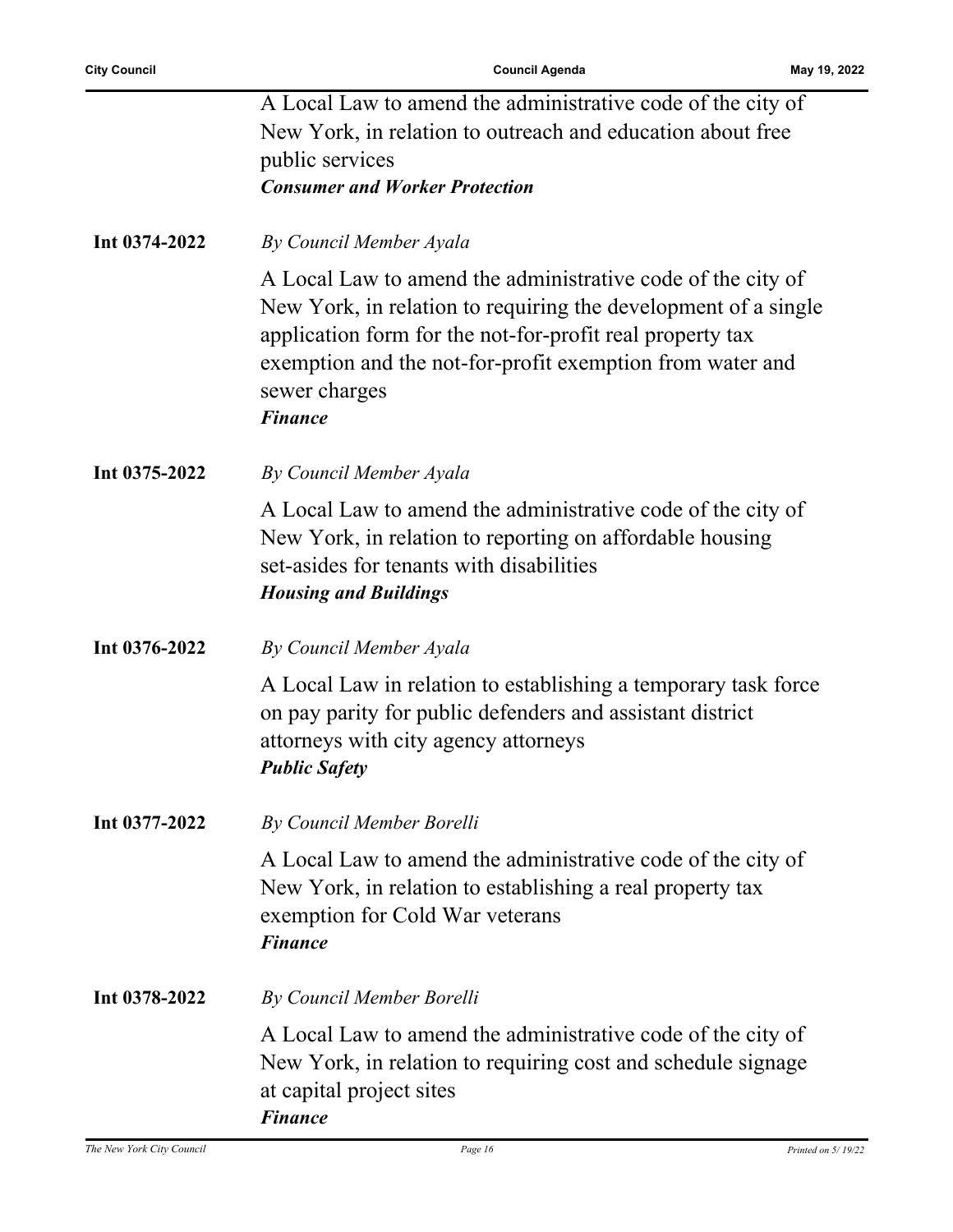| Int 0379-2022        | By Council Member Borelli                                                                                                                                                                                                                                                                                                                                                                                  |
|----------------------|------------------------------------------------------------------------------------------------------------------------------------------------------------------------------------------------------------------------------------------------------------------------------------------------------------------------------------------------------------------------------------------------------------|
|                      | A Local Law in relation to the creation of a task force to study<br>and report on the feasibility of an independent city of Staten<br>Island<br><b>Governmental Operations</b>                                                                                                                                                                                                                             |
| Int 0380-2022        | By Council Member Borelli                                                                                                                                                                                                                                                                                                                                                                                  |
|                      | A Local Law to amend the administrative code of the city of<br>New York, in relation to requiring the department of parks and<br>recreation to notify property owners in writing of their<br>sidewalk rating in the trees and sidewalks program<br><b>Parks and Recreation</b>                                                                                                                             |
| Int 0381-2022        | By Council Members Borelli and Ariola                                                                                                                                                                                                                                                                                                                                                                      |
|                      | A Local Law to create a task force to reform the capital<br>construction process<br><b>Finance</b>                                                                                                                                                                                                                                                                                                         |
| <b>Res 0160-2022</b> | By Council Member Brannan                                                                                                                                                                                                                                                                                                                                                                                  |
|                      | Resolution approving the new designation and changes in the<br>designation of certain organizations to receive funding in the<br>Expense Budget.<br><b>Preconsidered - Finance</b>                                                                                                                                                                                                                         |
| Int 0382-2022        | <b>By Council Member Brewer</b>                                                                                                                                                                                                                                                                                                                                                                            |
|                      | A Local Law to amend the New York city charter and the<br>administrative code of the city of New York, in relation to<br>requiring written communications regarding the results of<br>inspections from the department of consumer and worker<br>protection and the department of health and mental hygiene to<br>be in the receiving business owner's language of choice<br><b>Governmental Operations</b> |
| Int 0383-2022        | <b>By Council Member Brewer</b>                                                                                                                                                                                                                                                                                                                                                                            |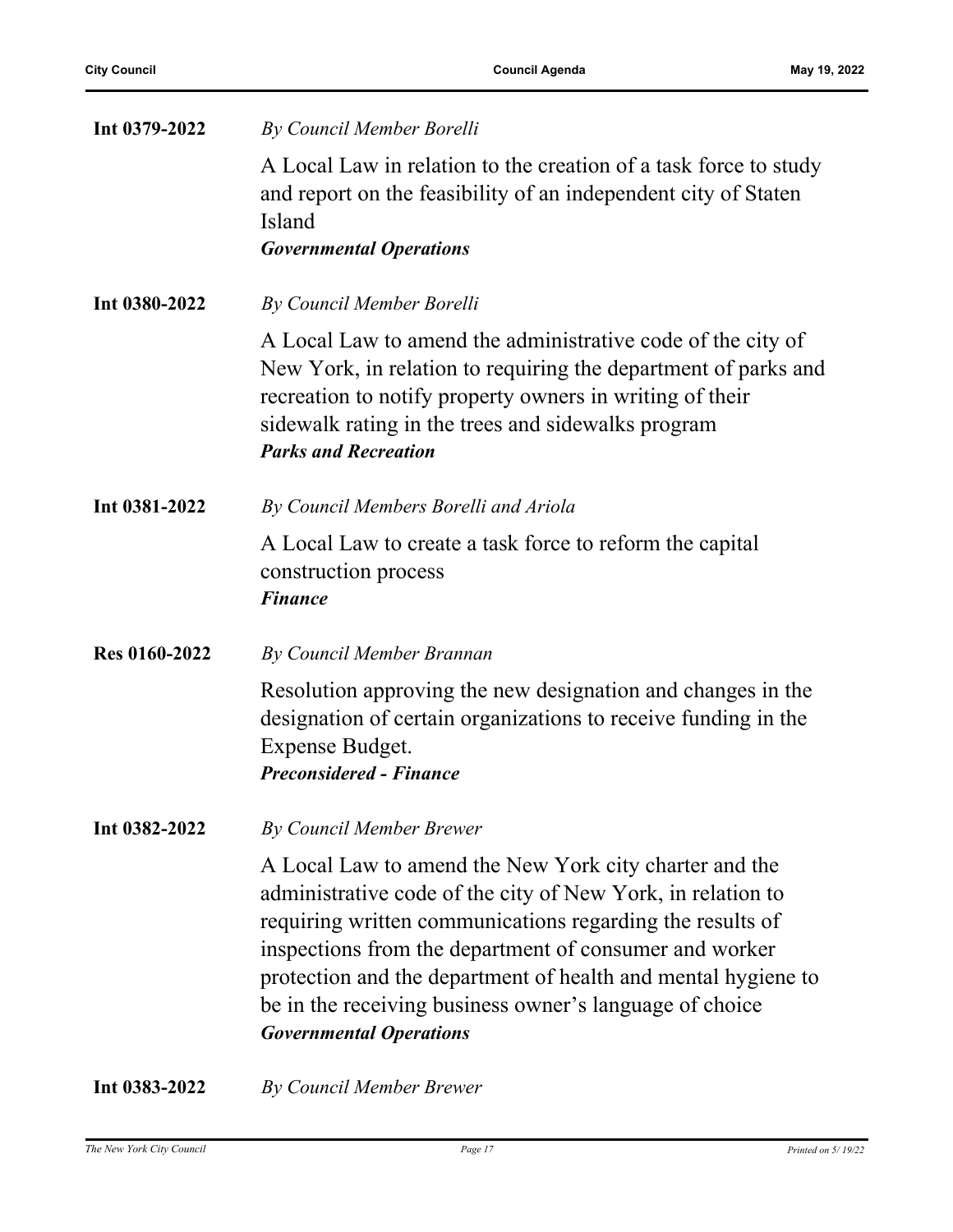|                      | A Local Law to amend the administrative code of the city of<br>New York, in relation to supplemental registration statements<br>and the dataset for ground floor or second floor commercial<br>premises<br><b>Small Business</b>                                                                               |
|----------------------|----------------------------------------------------------------------------------------------------------------------------------------------------------------------------------------------------------------------------------------------------------------------------------------------------------------|
| Int 0384-2022        | By Council Members Brooks-Powers, Lee, Ossé and Louis                                                                                                                                                                                                                                                          |
|                      | A Local Law to amend the New York city charter, in relation<br>to the creation of an office of the homeowner advocate within<br>the department of housing preservation and development<br><b>Housing and Buildings</b>                                                                                         |
| Int 0385-2022        | By Council Members Cabán and Powers                                                                                                                                                                                                                                                                            |
|                      | A Local Law to amend the administrative code of the city of<br>New York, in relation to requiring the department of<br>correction to report programming and fiscal information<br><b>Criminal Justice</b>                                                                                                      |
| Int 0386-2022        | By Council Member Cabán (by request of the Queens Borough<br>President)                                                                                                                                                                                                                                        |
|                      | A Local Law to amend the administrative code of the city of<br>New York, in relation to requiring the police department to<br>submit reports on complaints of police misconduct<br><b>Public Safety</b>                                                                                                        |
| <b>Res 0161-2022</b> | By Council Members Hanif, Krishnan and The Public Advocate (<br>Mr. Williams)                                                                                                                                                                                                                                  |
|                      | Resolution calling upon the New York State Legislature to<br>pass and the Governor to sign A.9802/S.8783, in relation to<br>establishing a program to address the legalization of specified<br>accessory dwelling units in a city with a population of one<br>million or more.<br><b>Housing and Buildings</b> |
| Int 0387-2022        | By Council Member Holden                                                                                                                                                                                                                                                                                       |

A Local Law to amend the administrative code of the city of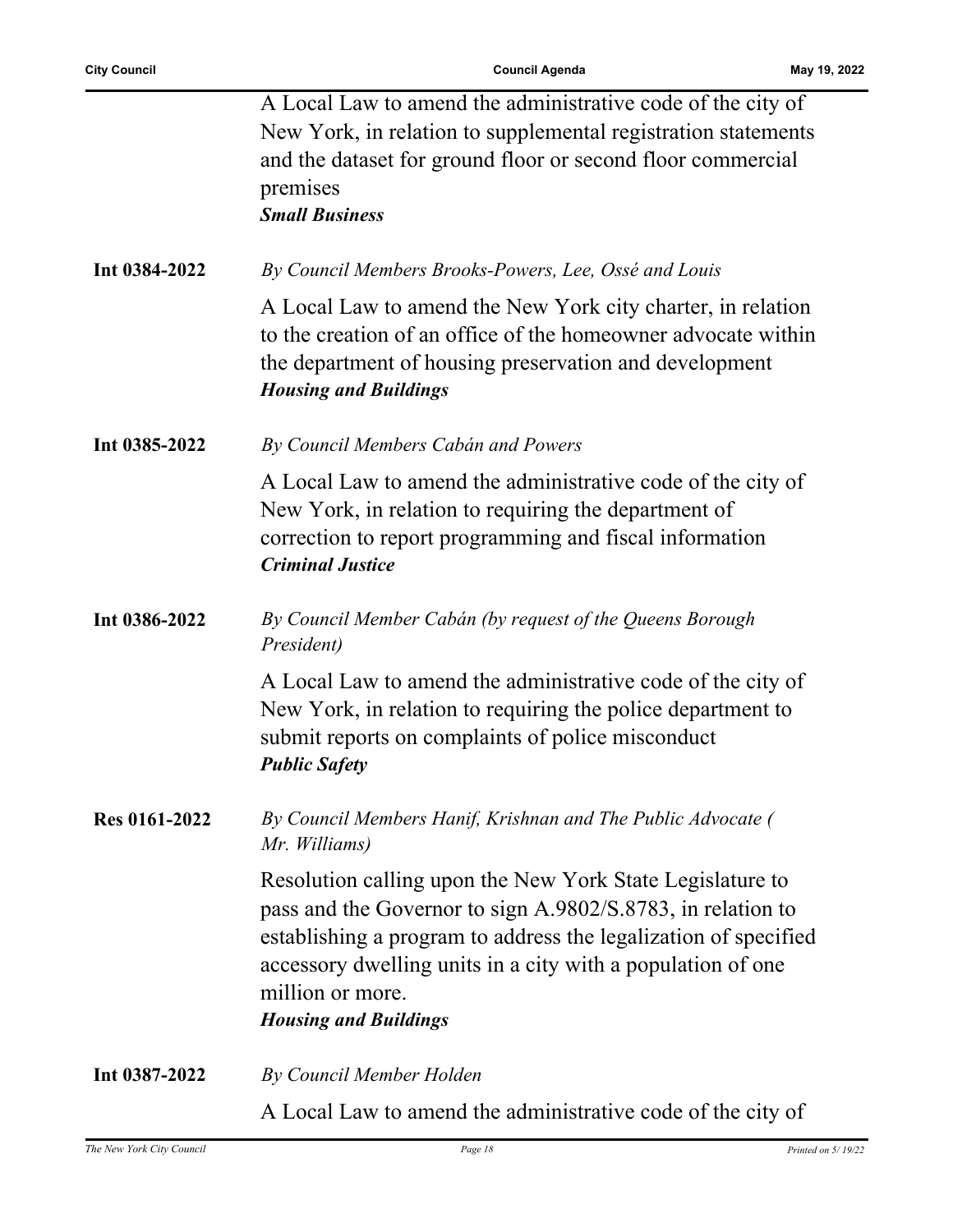|               | New York, in relation to door to door commercial                                                                                                                                                                                            |
|---------------|---------------------------------------------------------------------------------------------------------------------------------------------------------------------------------------------------------------------------------------------|
|               | solicitations                                                                                                                                                                                                                               |
|               | <b>Consumer and Worker Protection</b>                                                                                                                                                                                                       |
| Int 0388-2022 | By Council Member Holden                                                                                                                                                                                                                    |
|               | A Local Law to amend the administrative code of the city of<br>New York, in relation to requiring the Department of<br>Homeless Services to report information regarding veterans<br>entering and exiting shelter<br><b>General Welfare</b> |
| Int 0389-2022 | By Council Member Holden                                                                                                                                                                                                                    |
|               | A Local Law to amend the administrative code of the city of<br>New York, in relation to spending by foreign nationals and<br>foreign-influenced entities in connection with city elections<br><b>Governmental Operations</b>                |
| Int 0390-2022 | By Council Member Holden                                                                                                                                                                                                                    |
|               | A Local Law to amend the administrative code of the city of<br>New York, in relation to prohibiting new smoking<br>paraphernalia retailer dealers near schools<br><b>Health</b>                                                             |
| Int 0391-2022 | By Council Member Holden                                                                                                                                                                                                                    |
|               | A Local Law in relation to the creation of an interagency<br>derelict housing and neglected property task force<br><b>Housing and Buildings</b>                                                                                             |
| Int 0392-2022 | By Council Member Holden                                                                                                                                                                                                                    |
|               | A Local Law to amend the administrative code of the city of<br>New York, in relation to improving the flow of traffic during<br>street construction<br><b>Transportation and Infrastructure</b>                                             |
| Int 0393-2022 | By Council Member Holden                                                                                                                                                                                                                    |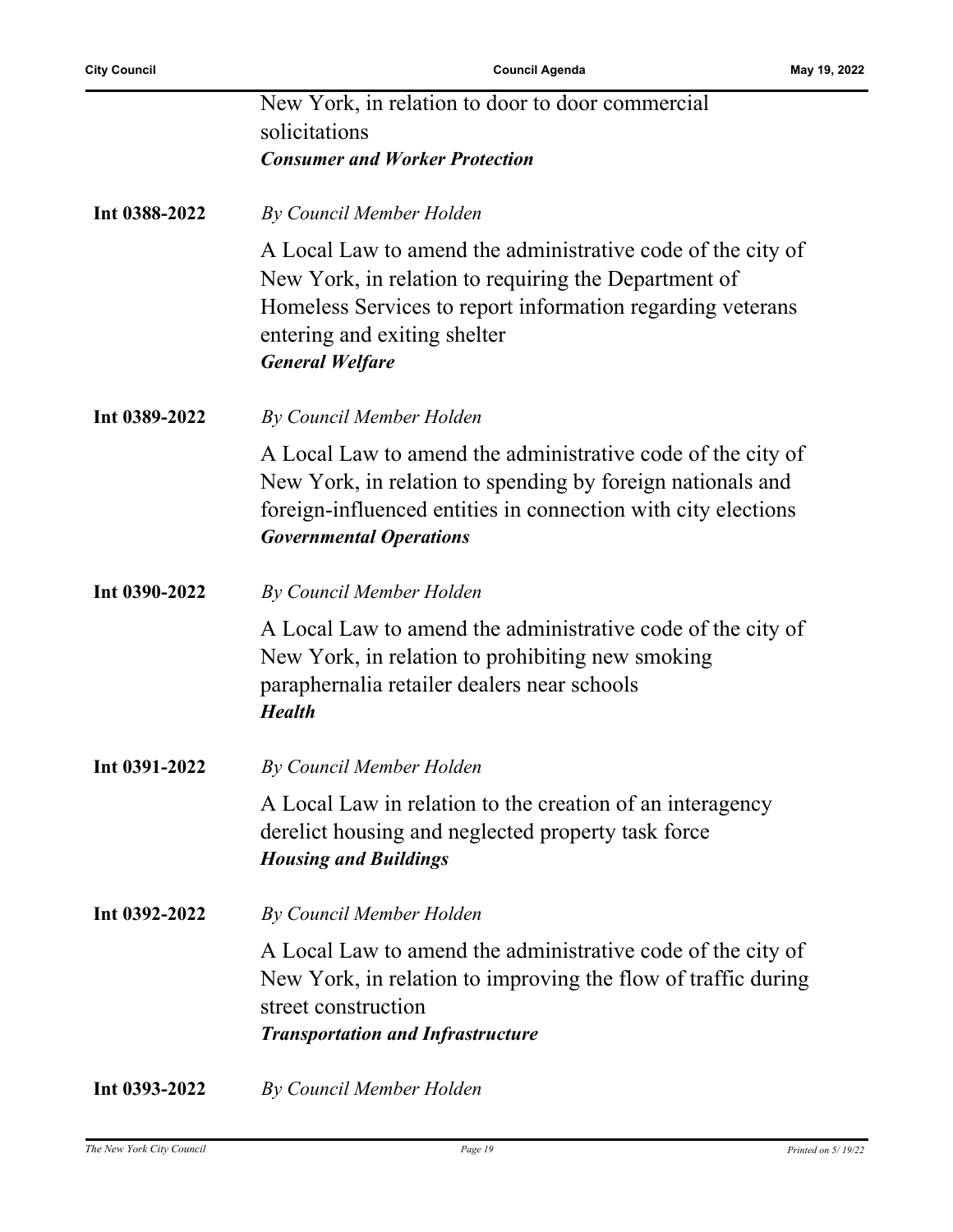|               | A Local Law to amend the administrative code of the city of<br>New York, in relation to prohibiting certain commercial<br>establishments from parking vehicles on city streets<br><b>Transportation and Infrastructure</b> |
|---------------|----------------------------------------------------------------------------------------------------------------------------------------------------------------------------------------------------------------------------|
| Int 0394-2022 | By Council Member Holden                                                                                                                                                                                                   |
|               | A Local Law to amend the New York city charter, in relation<br>to requiring each community board to establish a veterans<br>committee<br><b>Veterans</b>                                                                   |
| Int 0395-2022 | By Council Members Holden and Ariola                                                                                                                                                                                       |
|               | A Local Law to amend the administrative code of the city of<br>New York, in relation to raising the maximum age to apply to<br>become a firefighter<br><b>Fire and Emergency Management</b>                                |
| Int 0396-2022 | By Council Member Holden (by request of the Queens Borough<br>President)                                                                                                                                                   |
|               | A Local Law to amend the administrative code of the city of<br>New York, in relation to remediating lead water hazards in<br>schools and facilities providing day care services<br><b>Health</b>                           |
| Int 0397-2022 | By Council Members Holden, Borelli and Brannan                                                                                                                                                                             |
|               | A Local Law to amend the administrative code of the city of<br>New York, in relation to building permit classifications and<br>certificate of occupancy requirements<br><b>Housing and Buildings</b>                       |
| Int 0398-2022 | By Council Members Holden, Dinowitz and Yeger                                                                                                                                                                              |
|               | A Local Law to amend the administrative code of the city of<br>New York, in relation to requiring that law enforcement<br>officers responding to noise complaints carry sound level<br>meters<br><b>Public Safety</b>      |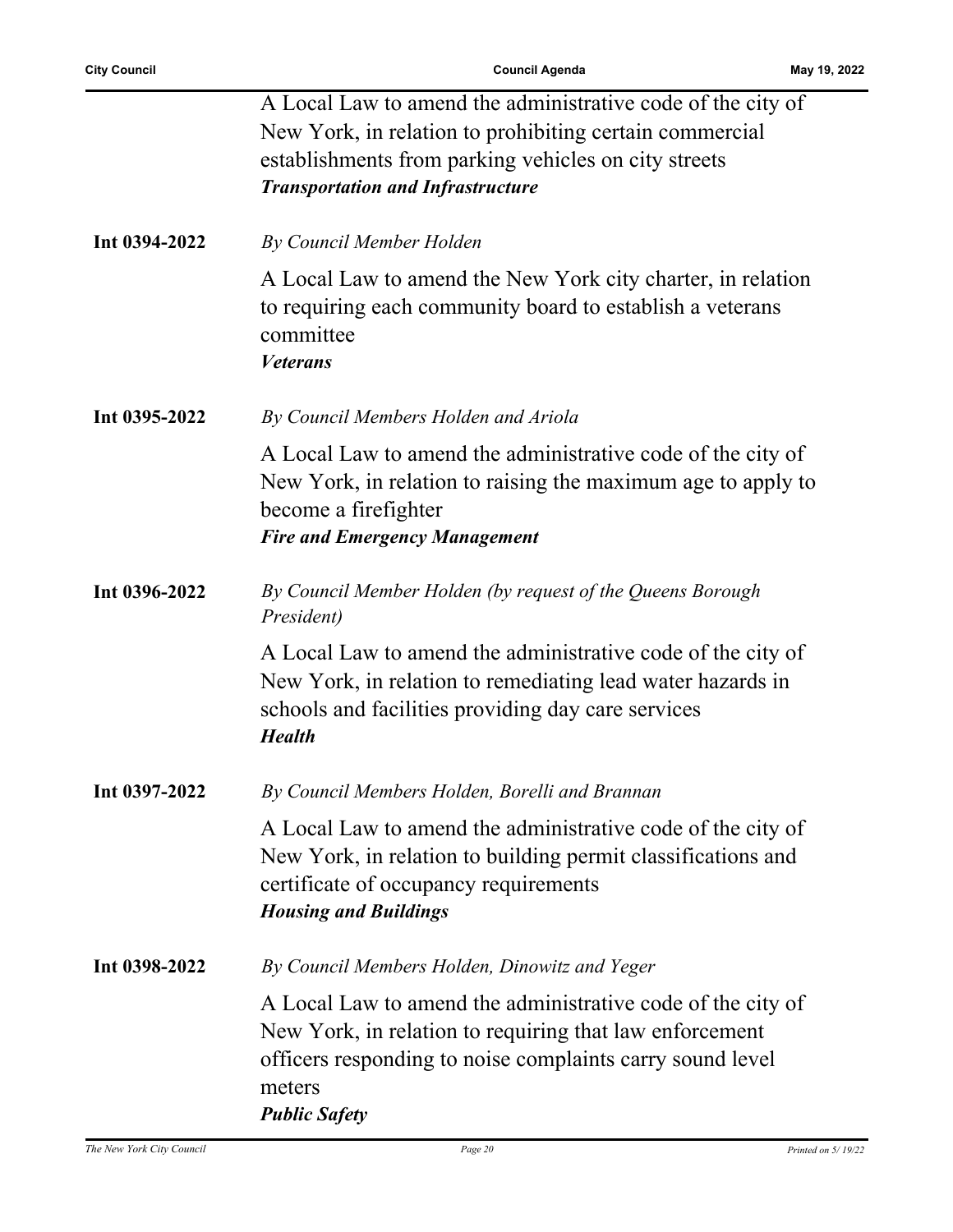| Int 0399-2022 | By Council Member Joseph                                                                                                                                                                                                                            |
|---------------|-----------------------------------------------------------------------------------------------------------------------------------------------------------------------------------------------------------------------------------------------------|
|               | A Local Law to amend the administrative code of the city of<br>New York, in relation to the sale and use of diesel-powered<br>leaf blowers and lawn mowers<br><b>Environmental Protection</b>                                                       |
|               |                                                                                                                                                                                                                                                     |
| Int 0400-2022 | By Council Member Joseph                                                                                                                                                                                                                            |
|               | A Local Law to amend the administrative code of the city of<br>New York, in relation to establishing a warming centers<br>program<br><b>Health</b>                                                                                                  |
| Int 0401-2022 | By Council Member Joseph                                                                                                                                                                                                                            |
|               | A Local Law to amend the administrative code of the city of<br>New York, in relation to requiring the installation of speed<br>humps on roadways adjacent to any park equal or greater than<br>one acre<br><b>Transportation and Infrastructure</b> |
| Int 0402-2022 | By Council Member Joseph                                                                                                                                                                                                                            |
|               | A Local Law to amend the administrative code of the city of<br>New York, in relation to a universal summer youth program<br>plan<br><b>Youth Services</b>                                                                                           |
| Int 0403-2022 | By Council Members Joseph, Stevens and Schulman                                                                                                                                                                                                     |
|               | A Local Law to amend the administrative code of the city of<br>New York, in relation to distributing IDNYC applications to<br>all high school students<br><b>Education</b>                                                                          |
| Int 0404-2022 | By Council Member Lee                                                                                                                                                                                                                               |
|               | A Local Law in relation to a report tracking the opioid<br>settlement fund<br><b>Mental Health, Disabilities and Addiction</b>                                                                                                                      |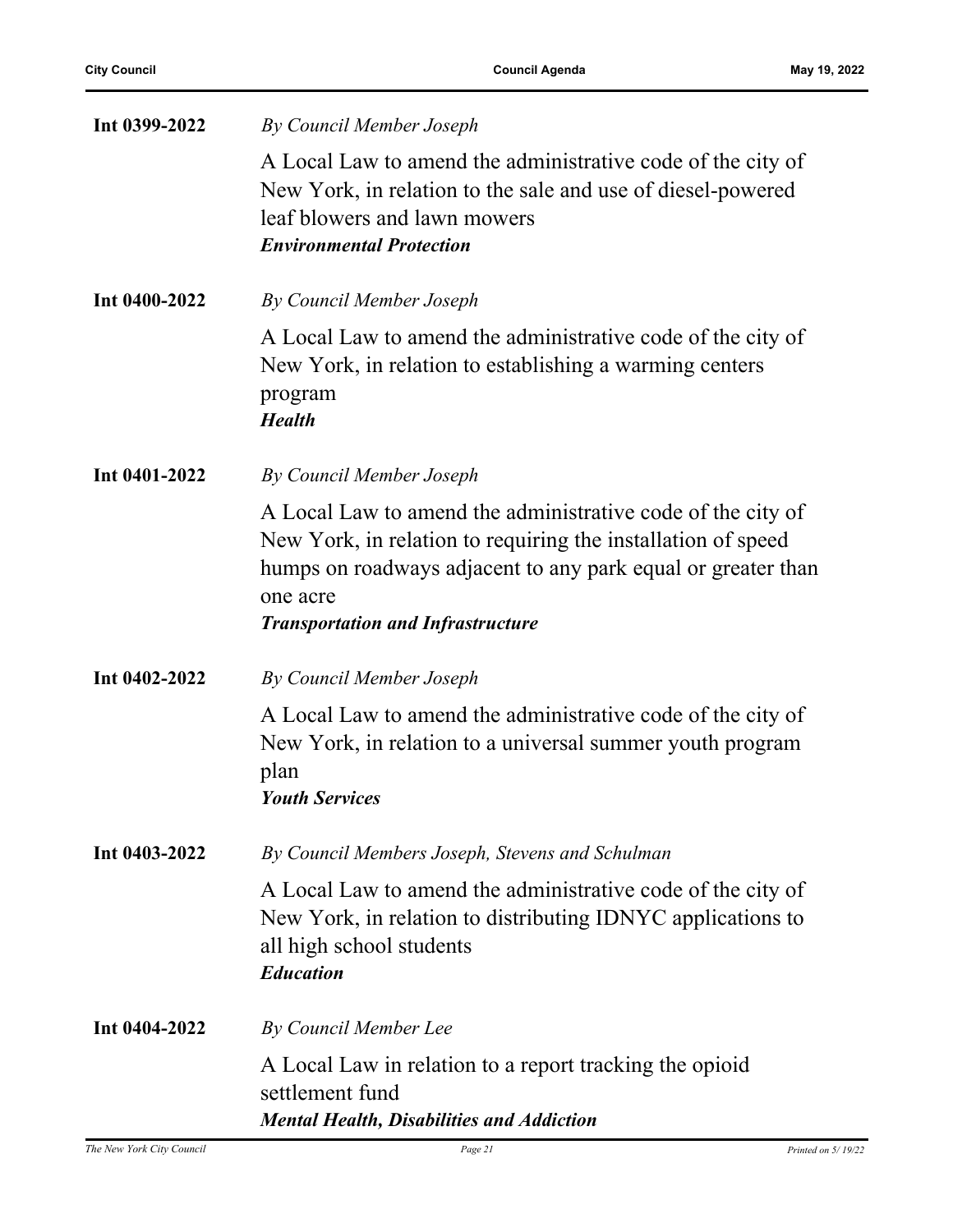| Res 0162-2022 | By Council Member Lee                                                                                                                                                                                                                                                       |
|---------------|-----------------------------------------------------------------------------------------------------------------------------------------------------------------------------------------------------------------------------------------------------------------------------|
|               | Resolution calling on the New York State Legislature to pass,<br>and the Governor to sign, amendments to article 4 of the<br>Public Service Law to prevent a utility's rate case from<br>exceeding a certain percentage each year.<br><b>Consumer and Worker Protection</b> |
| Res 0163-2022 | By Council Members Lee, Ung, Krishnan, Won and Hanif                                                                                                                                                                                                                        |
|               | Resolution calling upon the New York State Legislature to<br>pass and the Governor to sign S.6359/A.7260, to require<br>public elementary and high schools to provide instruction in<br>Asian American history and civic impact.<br><b>Education</b>                        |
| Res 0164-2022 | By Council Members Lee, Ung, Krishnan, Won and Hanif                                                                                                                                                                                                                        |
|               | Resolution calling upon the New York City Department of<br>Education to establish Diwali as an official holiday for New<br>York City public school students<br><b>Education</b>                                                                                             |
| Int 0405-2022 | By Council Member Louis                                                                                                                                                                                                                                                     |
|               | A Local Law to amend the New York city charter, in relation<br>to creating an online posting requirement for statements<br>outlining consistency or inconsistency with criteria established<br>for the siting of city facilities<br><b>Land Use</b>                         |
| Int 0406-2022 | By Council Member Louis                                                                                                                                                                                                                                                     |
|               | A Local Law to amend the administrative code of the city of<br>New York, in relation to establishing a missing person alert<br>system<br><b>WITHDRAWN</b>                                                                                                                   |
| Int 0407-2022 | By Council Member Louis                                                                                                                                                                                                                                                     |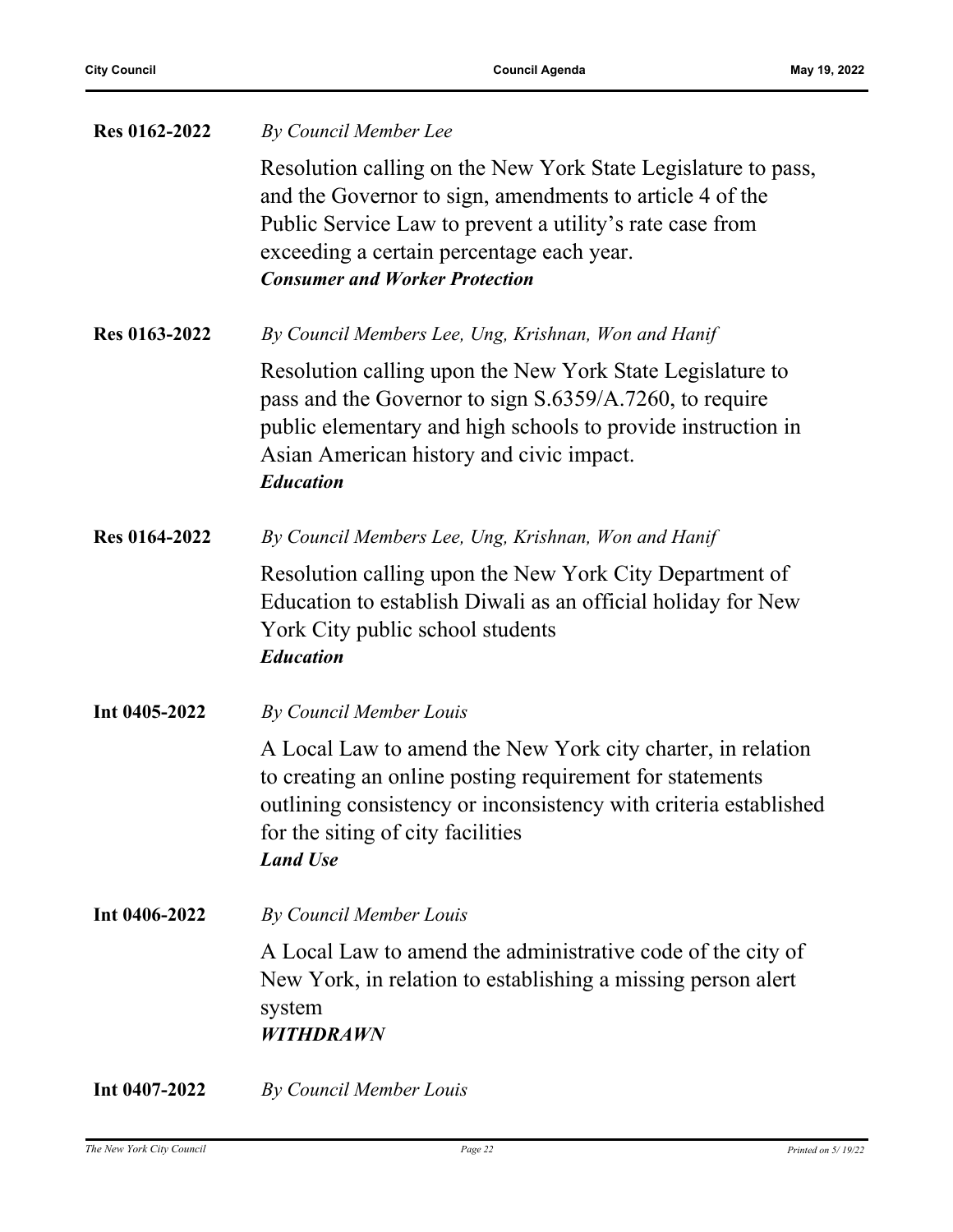|               | A Local Law to amend the New York city charter and the<br>administrative code of the city of New York, in relation to<br>requiring the civilian complaint review board to conduct an<br>investigation of any injury or death caused by police action<br><b>WITHDRAWN</b>                                                       |
|---------------|--------------------------------------------------------------------------------------------------------------------------------------------------------------------------------------------------------------------------------------------------------------------------------------------------------------------------------|
| Int 0408-2022 | By Council Member Louis                                                                                                                                                                                                                                                                                                        |
|               | A Local Law to amend the administrative code of the city of<br>New York, in relation to the police department's 911<br>operational time analysis report<br><b>WITHDRAWN</b>                                                                                                                                                    |
| Int 0409-2022 | By Council Member Louis                                                                                                                                                                                                                                                                                                        |
|               | A Local Law to amend the administrative code of the city of<br>New York, in relation to increasing access to data and<br>maternal mortality and morbidity<br><b>Women and Gender Equity</b>                                                                                                                                    |
| Res 0165-2022 | By Council Member Louis                                                                                                                                                                                                                                                                                                        |
|               | Resolution calling on the State Legislature to pass, and the<br>Governor to sign, A.1847/S.843, authorizing certain shelters<br>for victims of domestic violence to be reimbursed for any<br>payment differential for housing a single individual in a room<br>intended for double occupancy<br><b>Women and Gender Equity</b> |
| Int 0410-2022 | By Council Members Marte and Brannan                                                                                                                                                                                                                                                                                           |
|               | A Local Law to amend the administrative code of the city of<br>New York, in relation to requiring that notices of violation<br>issued by the department of sanitation be accompanied by a<br>photograph of the alleged violation<br><b>Sanitation and Solid Waste Management</b>                                               |
| Int 0411-2022 | By Council Members Menin and Nurse                                                                                                                                                                                                                                                                                             |
|               | A Local Law to amend the administrative code of the city of<br>New York, in relation to requiring rulemaking to register                                                                                                                                                                                                       |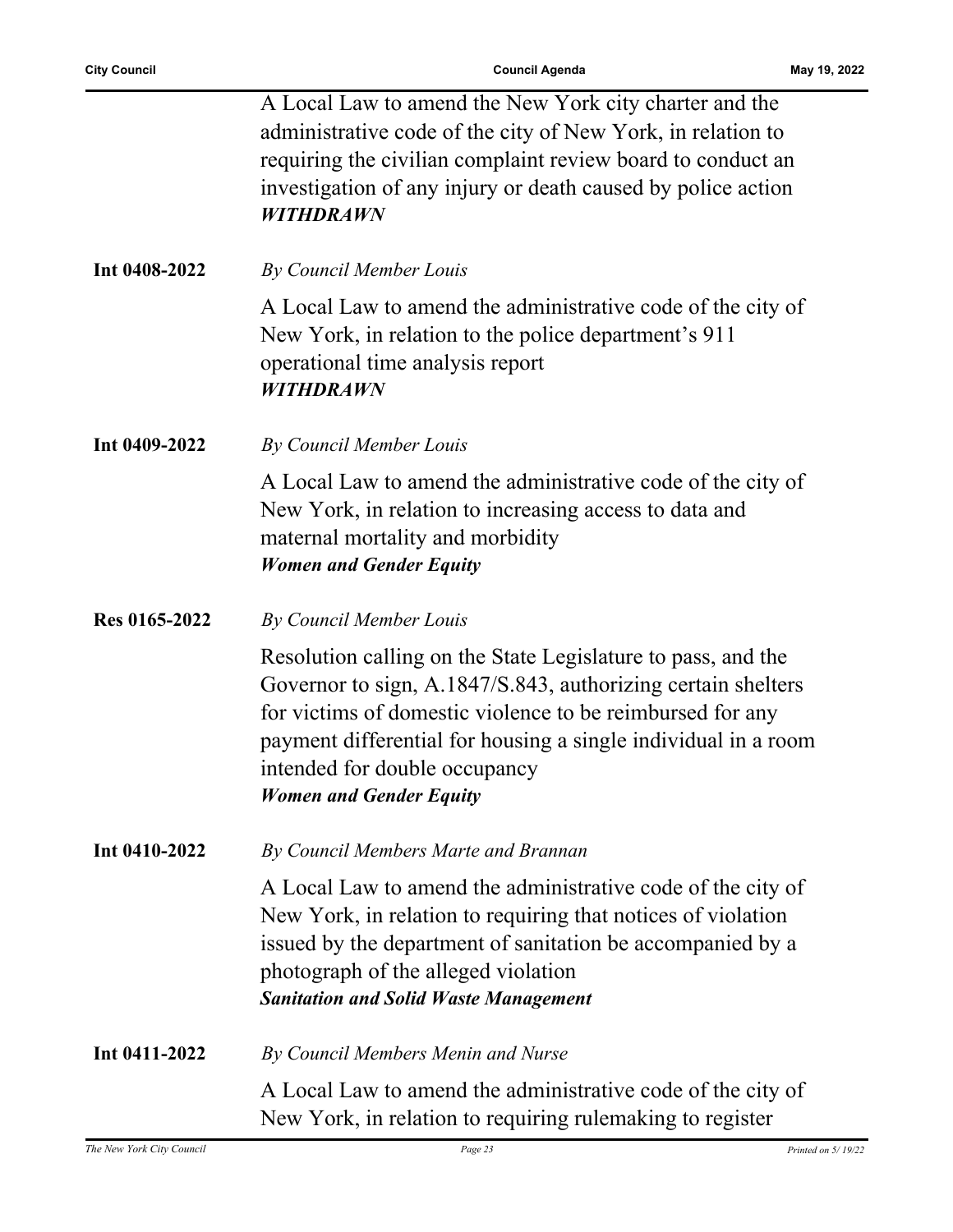|               | community gardens on privately-owned lots<br><b>Parks and Recreation</b>                                                                                                                                                                               |
|---------------|--------------------------------------------------------------------------------------------------------------------------------------------------------------------------------------------------------------------------------------------------------|
| Res 0166-2022 | By Council Members Menin, Brannan and Abreu                                                                                                                                                                                                            |
|               | Resolution calling upon the New York State Legislature to<br>pass, and the Governor to sign, a temporary tax holiday<br>suspending sales tax to boost sales for small businesses across<br>New York City.<br><b>Small Business</b>                     |
| Int 0412-2022 | By Council Member Moya                                                                                                                                                                                                                                 |
|               | A Local Law to amend the administrative code of the city of<br>New York, in relation to requiring the department of<br>education to report the number of individualized education<br>programs that are translated<br><b>Education</b>                  |
| Int 0413-2022 | By Council Members Nurse, Farías, Bottcher, Menin, Williams,<br>Velázquez, Richardson Jordan and Ossé (by request of the Queens<br>Borough President) (by request of the Brooklyn Borough President)                                                   |
|               | A Local Law to amend the administrative code of the city of<br>New York, in relation to establishing a tracking system<br>concerning the disposal of yellow and brown grease<br><b>Sanitation and Solid Waste Management</b>                           |
| Res 0167-2022 | By Council Members Nurse and Gutiérrez                                                                                                                                                                                                                 |
|               | Resolution calling upon the New York State Legislature to<br>pass, and the Governor to sign, A10184, legislation to amend<br>the environmental conservation law, in relation to returnable<br>bottles.<br><b>Sanitation and Solid Waste Management</b> |
| Int 0414-2022 | By Council Members Ossé, Nurse, Bottcher, Menin, Farías,<br>Williams, Richardson Jordan, Avilés and Hanif (by request of the<br><b>Brooklyn Borough President</b> )                                                                                    |
|               | A Local Law to amend the administrative code of the city of                                                                                                                                                                                            |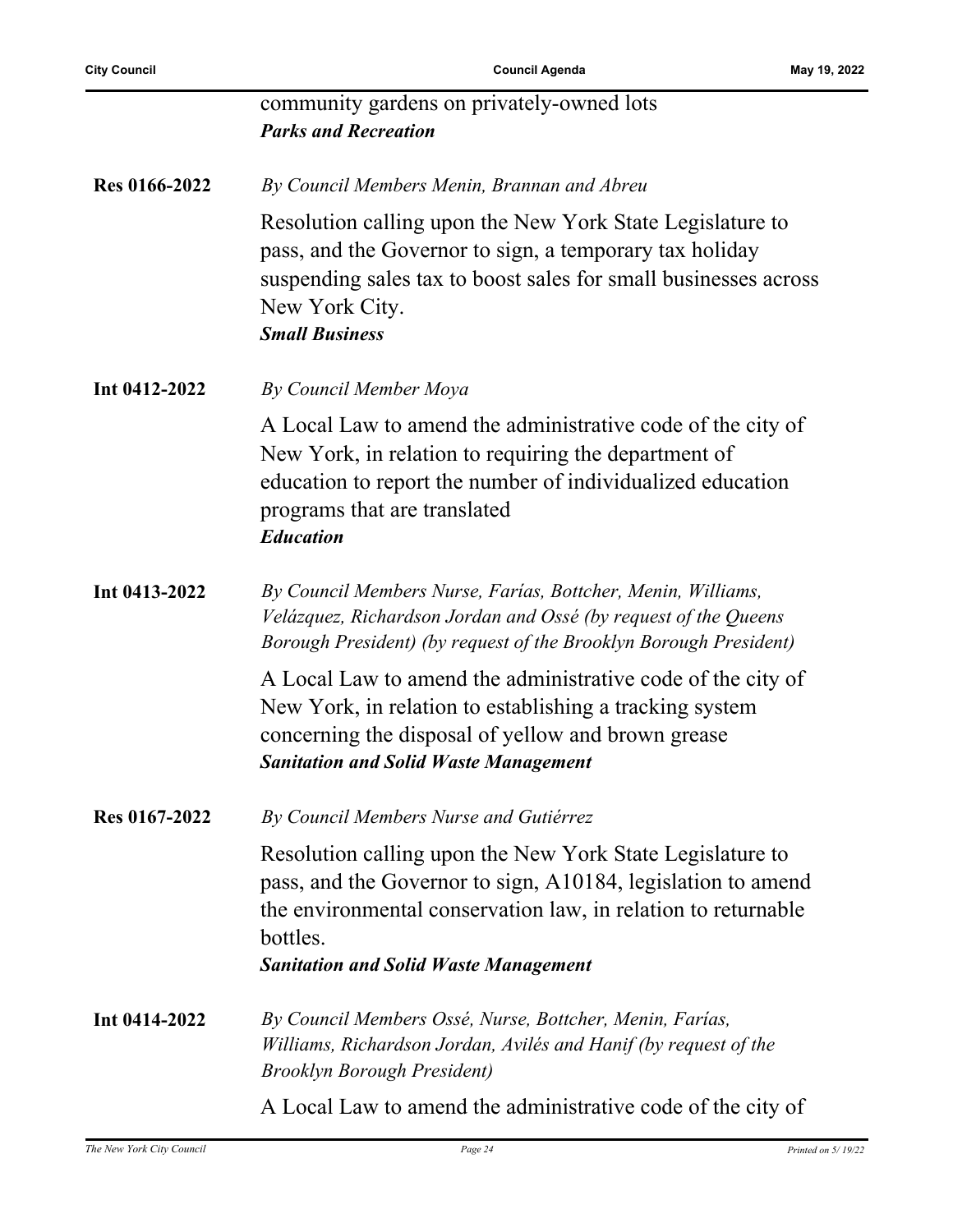|               | New York, in relation to rat mitigation progress in rat<br>mitigation zones                                                                                                                                                                                                                                                                                                                                                                    |
|---------------|------------------------------------------------------------------------------------------------------------------------------------------------------------------------------------------------------------------------------------------------------------------------------------------------------------------------------------------------------------------------------------------------------------------------------------------------|
| Int 0415-2022 | <b>Sanitation and Solid Waste Management</b><br>By Council Members Powers and Brooks-Powers (in conjunction                                                                                                                                                                                                                                                                                                                                    |
|               | with the Brooklyn Borough President) (in conjunction with the<br>Manhattan Borough President)                                                                                                                                                                                                                                                                                                                                                  |
|               | A Local Law to amend the administrative code of the city of<br>New York, in relation to requiring a study of dangerous<br>driving                                                                                                                                                                                                                                                                                                              |
|               | <b>Transportation and Infrastructure</b>                                                                                                                                                                                                                                                                                                                                                                                                       |
| Int 0416-2022 | By The Public Advocate (Mr. Williams)                                                                                                                                                                                                                                                                                                                                                                                                          |
|               | A Local Law to amend the administrative code of the city of<br>New York, in relation to establishing an emergency student<br>food plan                                                                                                                                                                                                                                                                                                         |
|               | <b>Fire and Emergency Management</b>                                                                                                                                                                                                                                                                                                                                                                                                           |
| Res 0168-2022 | By The Public Advocate (Mr. Williams)                                                                                                                                                                                                                                                                                                                                                                                                          |
|               | Resolution calling on the New York State Legislature to<br>introduce and pass, and the Governor to sign, legislation<br>requiring motor vehicles sold in New York State to be<br>equipped with a functioning rear seat detection system that can<br>detect the presence of an occupant in a rear designated seating<br>position after the vehicle engine or motor is deactivated, and<br>automatically provide the driver with a warning alert |
|               | <b>Transportation and Infrastructure</b>                                                                                                                                                                                                                                                                                                                                                                                                       |
| Int 0417-2022 | By Council Members Restler, Krishnan, Ayala, Powers, Joseph,<br>Dinowitz, Louis, Bottcher, Cabán, Marte, Won, Riley, Gutiérrez,<br>Nurse, Sanchez, Ossé and Hanif (by request of the Brooklyn<br>Borough President) (by request of the Queens Borough President)<br>(by request of the Bronx Borough President) (by request of the<br>Manhattan Borough President)                                                                             |
|               | A Local Law to amend the administrative code of the city of<br>New York, in relation to notice requirements for certain                                                                                                                                                                                                                                                                                                                        |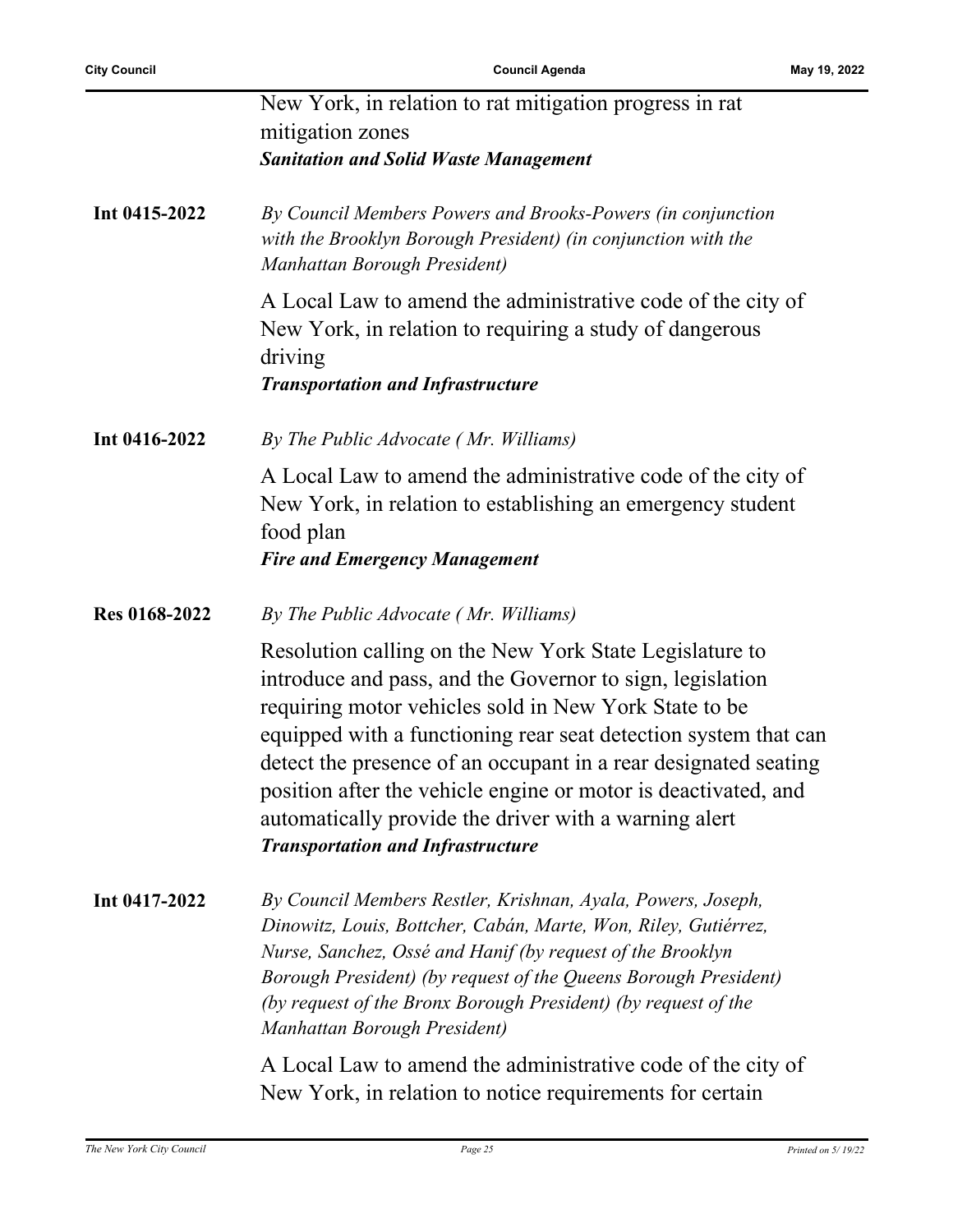| transportation projects and the repeal of section 19-187 in                                                                                                                                                                                                                           |
|---------------------------------------------------------------------------------------------------------------------------------------------------------------------------------------------------------------------------------------------------------------------------------------|
| relation thereto                                                                                                                                                                                                                                                                      |
| <b>Transportation and Infrastructure</b>                                                                                                                                                                                                                                              |
| By Council Members Restler, Hanif, De La Rosa, Gutiérrez, Riley<br>and Gennaro (by request of the Queens Borough President)                                                                                                                                                           |
| Resolution calling for the Climate Action Council to draft,<br>and the Governor to implement, a final Climate Action<br>Council Scoping Plan that commits to meeting CLCPA targets<br>and bold climate & environmental justice action in New York.<br><b>Environmental Protection</b> |
| By Council Member Richardson Jordan                                                                                                                                                                                                                                                   |
| A Local Law in relation to the establishment of a drag laureate<br>program<br><b>Cultural Affairs, Libraries and International Intergroup</b><br><b>Relations</b>                                                                                                                     |
| By Council Member Richardson Jordan                                                                                                                                                                                                                                                   |
| A Local Law to amend the administrative code of the city of<br>New York, in relation to the division of AIDS services<br><b>General Welfare</b>                                                                                                                                       |
| By Council Members Richardson Jordan and Nurse                                                                                                                                                                                                                                        |
| A Local Law to amend the administrative code of the city of<br>New York, in relation to fees for the installation of solar<br>power energy systems<br><b>Environmental Protection</b>                                                                                                 |
| By Council Member Riley                                                                                                                                                                                                                                                               |
| A Local Law to amend the administrative code of the city of<br>New York, in relation to requiring the department of homeless<br>services to report on families with children in shelter<br><b>General Welfare</b>                                                                     |
|                                                                                                                                                                                                                                                                                       |

**Int 0422-2022** *By Council Member Rivera*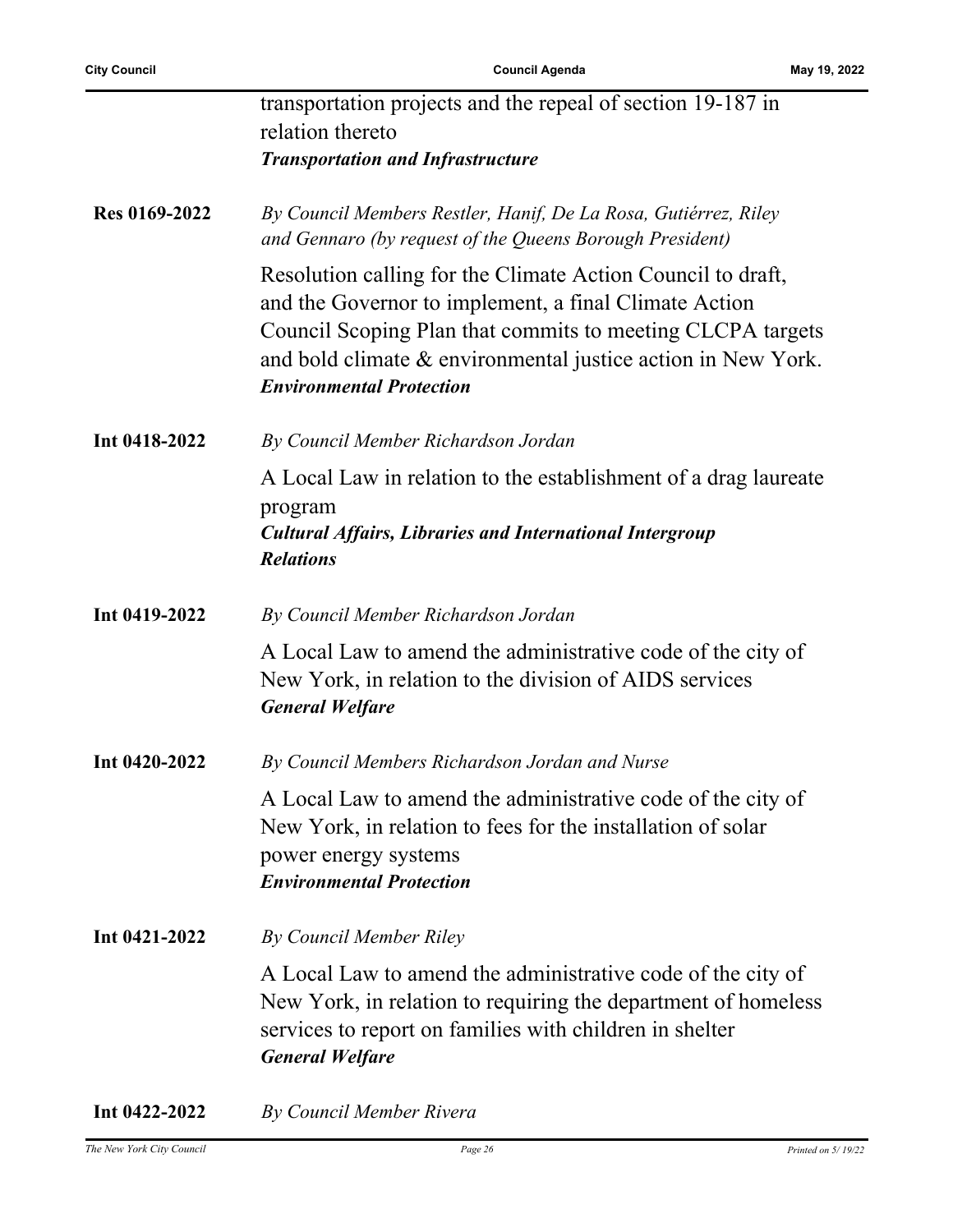|               | A Local Law to amend the administrative code of the city of<br>New York, in relation to requiring covered entities to maintain<br>a record of requests from persons requesting a reasonable<br>accommodation<br><b>Civil and Human Rights</b>                                                  |
|---------------|------------------------------------------------------------------------------------------------------------------------------------------------------------------------------------------------------------------------------------------------------------------------------------------------|
| Int 0423-2022 | By Council Member Rivera                                                                                                                                                                                                                                                                       |
|               | A Local Law in relation to creating a pilot program providing<br>freelance workers and domestic workers with safety training<br>and information<br><b>Civil Service and Labor</b>                                                                                                              |
| Int 0424-2022 | By Council Member Rivera                                                                                                                                                                                                                                                                       |
|               | A Local Law to amend the administrative code of the city of<br>New York, in relation to requiring the department of<br>education to report on humane animal treatment instruction<br><b>Education</b>                                                                                          |
| Int 0425-2022 | By Council Member Rivera                                                                                                                                                                                                                                                                       |
|               | A Local Law to amend the administrative code of the city of<br>New York, in relation to a campaign by the department of<br>health and mental hygiene to increase awareness of and<br>enrollment in health insurance by low-wage workers, and<br>reporting in relation thereto<br><b>Health</b> |
| Int 0426-2022 | By Council Member Rivera                                                                                                                                                                                                                                                                       |
|               | A Local Law to amend the administrative code of the city of<br>New York, in relation to visitation policy guidelines for<br>hospitals during public health emergencies<br><b>Hospitals</b>                                                                                                     |
| Int 0427-2022 | By Council Member Rivera                                                                                                                                                                                                                                                                       |
|               | A Local Law to amend the administrative code of the city of<br>New York, in relation to requiring landlords of housing<br>accommodations controlled, subsidized or both by the                                                                                                                 |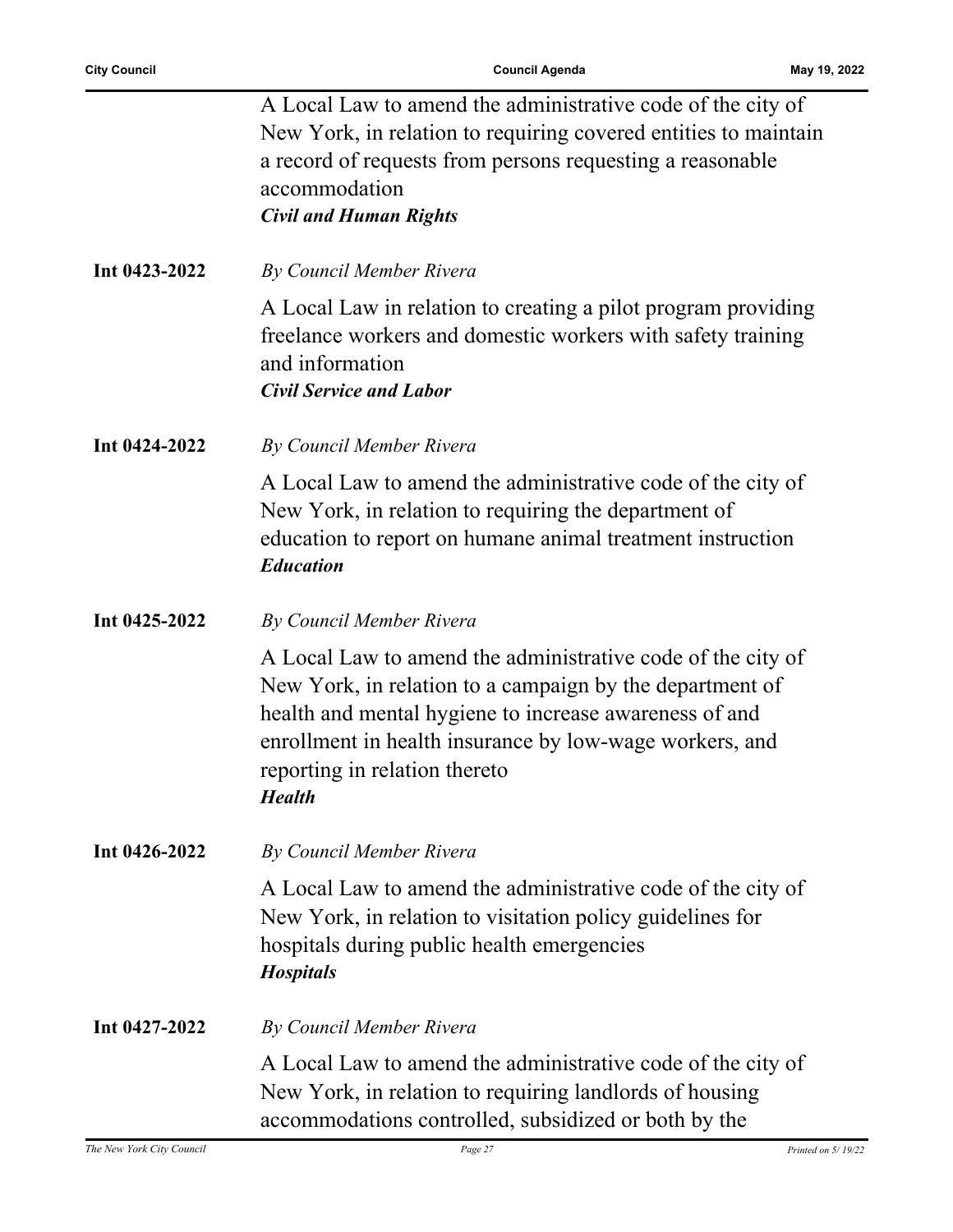|               | department of housing preservation and development to report<br>rental payment data to consumer reporting agencies upon<br>tenant request<br><b>Housing and Buildings</b>                                                                                                                                             |
|---------------|-----------------------------------------------------------------------------------------------------------------------------------------------------------------------------------------------------------------------------------------------------------------------------------------------------------------------|
| Int 0428-2022 | By Council Member Rivera                                                                                                                                                                                                                                                                                              |
|               | A Local Law to amend the administrative code of the city of<br>New York, in relation to providing tenants the option of<br>paying a security deposit in six equal monthly installments<br><b>Housing and Buildings</b>                                                                                                |
| Int 0429-2022 | By Council Member Rivera                                                                                                                                                                                                                                                                                              |
|               | A Local Law in relation to requiring the police department to<br>report on vehicles towed due to registration-related violations<br><b>Public Safety</b>                                                                                                                                                              |
| Int 0430-2022 | By Council Members Rivera and Holden                                                                                                                                                                                                                                                                                  |
|               | A Local Law in relation to a study by the department of health<br>and mental hygiene on the causes of rising wait times in<br>emergency departments<br><b>Hospitals</b>                                                                                                                                               |
| Res 0170-2022 | By Council Member Rivera                                                                                                                                                                                                                                                                                              |
|               | Resolution calling on the United States Congress to pass, and<br>the President to sign, legislation that would ensure that<br>domestic workers receive the same protections and rights<br>under the Occupational Safety and Health Act of 1970 as other<br>workers.<br><b>Civil Service and Labor</b>                 |
| Res 0171-2022 | By Council Member Rivera                                                                                                                                                                                                                                                                                              |
|               | Resolution calling upon the New York State Legislature to<br>pass, and the Governor to sign, an act to amend the insurance<br>law in relation to requiring that provision be made for<br>pregnancy termination procedures in every individual or group<br>policy or contract which provides coverage or indemnity for |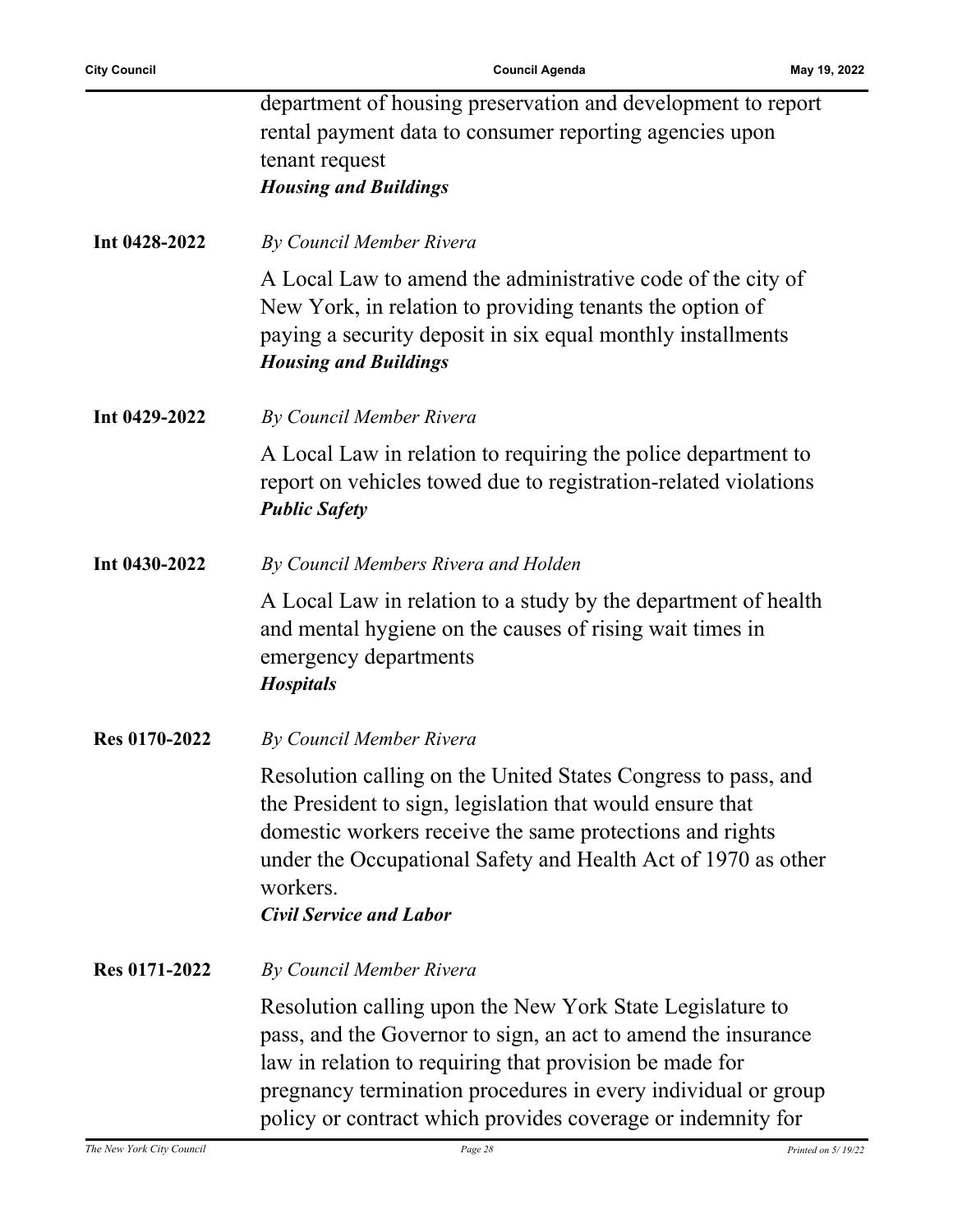|               | hospital, surgical or medical care and which offers maternity<br>care coverage.<br><b>Health</b>                                                                                                                          |
|---------------|---------------------------------------------------------------------------------------------------------------------------------------------------------------------------------------------------------------------------|
| Int 0431-2022 | By Council Member Salamanca Jr.                                                                                                                                                                                           |
|               | A Local Law to amend the administrative code of the city of<br>New York, in relation to requiring the department of homeless<br>services to provide customer service training<br><b>General Welfare</b>                   |
| Int 0432-2022 | By Council Member Salamanca Jr.                                                                                                                                                                                           |
|               | A Local Law to amend the administrative code of the city of<br>New York, in relation to remediating lead soil hazards in<br>dwellings<br><b>Housing and Buildings</b>                                                     |
| Int 0433-2022 | By Council Member Salamanca Jr.                                                                                                                                                                                           |
|               | A Local Law to amend the administrative code of the city of<br>New York, in relation to requiring towed vehicle storage<br>facilities to provide 24 hour access<br><b>Transportation and Infrastructure</b>               |
| Res 0172-2022 | By Council Member Salamanca Jr.                                                                                                                                                                                           |
|               | Resolution calling on New York State to increase the number<br>of Commissioners on the Public Service Commission and<br>permit New York City to appoint two of its Commissioners<br><b>Consumer and Worker Protection</b> |
| Int 0434-2022 | By Council Members Sanchez, Stevens, Farías and De La Rosa                                                                                                                                                                |
|               | A Local Law to amend the administrative code of the city of<br>New York, in relation to expanding the heat sensors program<br><b>Housing and Buildings</b>                                                                |
| Int 0435-2022 | By Council Members Schulman and Narcisse                                                                                                                                                                                  |
|               | A Local Law to amend the administrative code of the city of                                                                                                                                                               |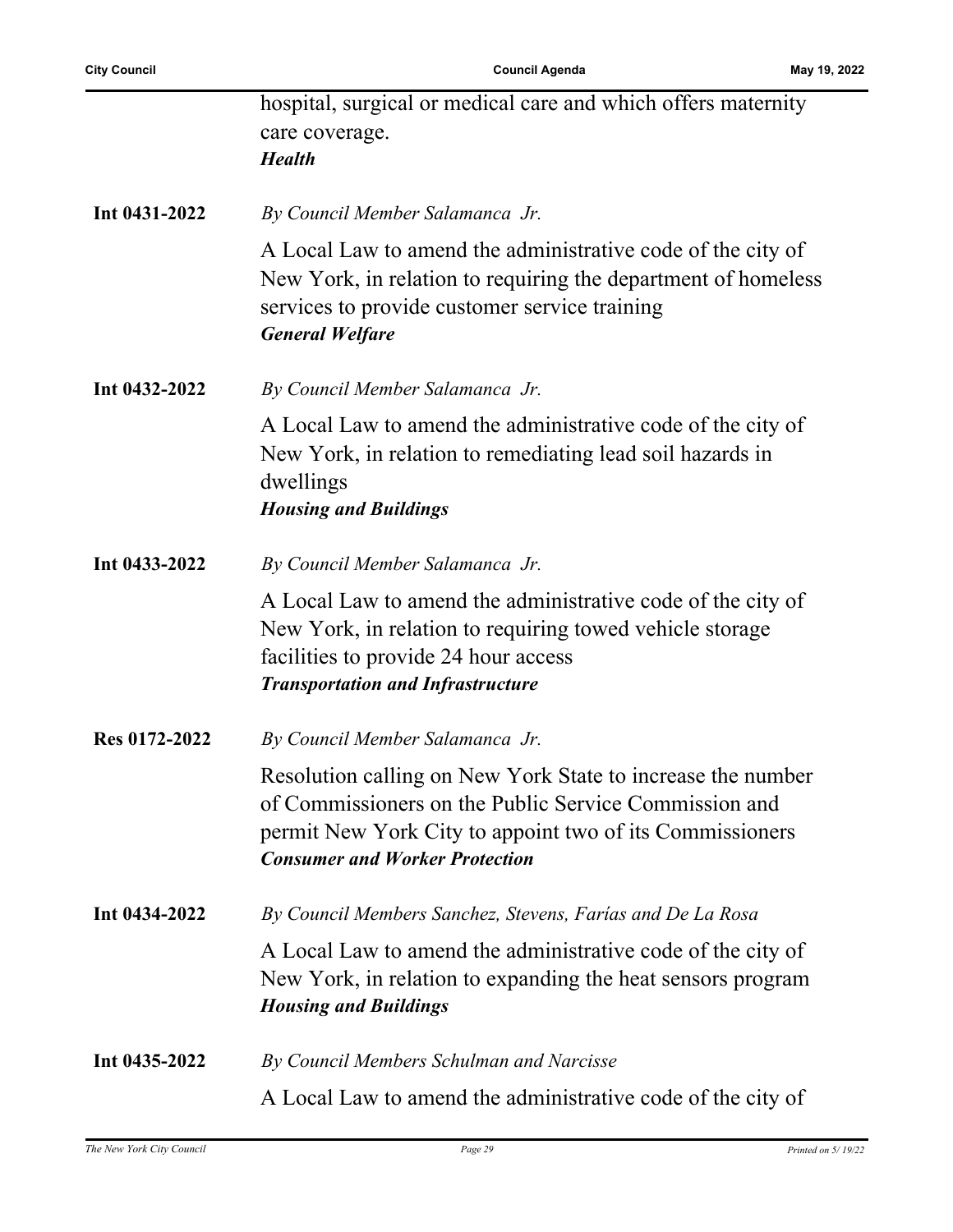|               | New York, in relation to requiring the department of parks and<br>recreation to charge senior citizens, young adults, active<br>members of the military, veterans and their minor children and<br>persons with disabilities reduced admission fees to<br>recreational facilities<br><b>Parks and Recreation</b>                                                                                                                                                                                |
|---------------|------------------------------------------------------------------------------------------------------------------------------------------------------------------------------------------------------------------------------------------------------------------------------------------------------------------------------------------------------------------------------------------------------------------------------------------------------------------------------------------------|
| Int 0436-2022 | By Council Member Stevens                                                                                                                                                                                                                                                                                                                                                                                                                                                                      |
|               | A Local Law to amend the New York city charter, in relation<br>to creating a juvenile detention advisory board<br><b>Criminal Justice</b>                                                                                                                                                                                                                                                                                                                                                      |
| Int 0437-2022 | By Council Member Stevens                                                                                                                                                                                                                                                                                                                                                                                                                                                                      |
|               | A Local Law to amend the administrative code of the city of<br>New York in relation to improving young adults' access to<br>voter registration materials by requiring the department of<br>education of the city of New York and the board of elections<br>of the city of New York to provide students with registration<br>materials in appropriate languages and to track and report on<br>the efficacy of distributing registration materials to students<br><b>Governmental Operations</b> |
| Int 0438-2022 | By Council Members Stevens, Gutiérrez, Brewer and Feliz                                                                                                                                                                                                                                                                                                                                                                                                                                        |
|               | A Local Law to amend the administrative code of the city of<br>New York, in relation to waiving parks permit fees for schools<br>and child day care centers and providing an online system for<br>school permit applications<br><b>Parks and Recreation</b>                                                                                                                                                                                                                                    |
| Res 0173-2022 | By Council Member Ung                                                                                                                                                                                                                                                                                                                                                                                                                                                                          |
|               | Resolution calling upon the Governor and New York State<br>Legislature to expand financial relief programs to assist City<br>residents struggling to pay their utility bills.<br><b>Consumer and Worker Protection</b>                                                                                                                                                                                                                                                                         |
| Res 0174-2022 | By Council Member Velázquez                                                                                                                                                                                                                                                                                                                                                                                                                                                                    |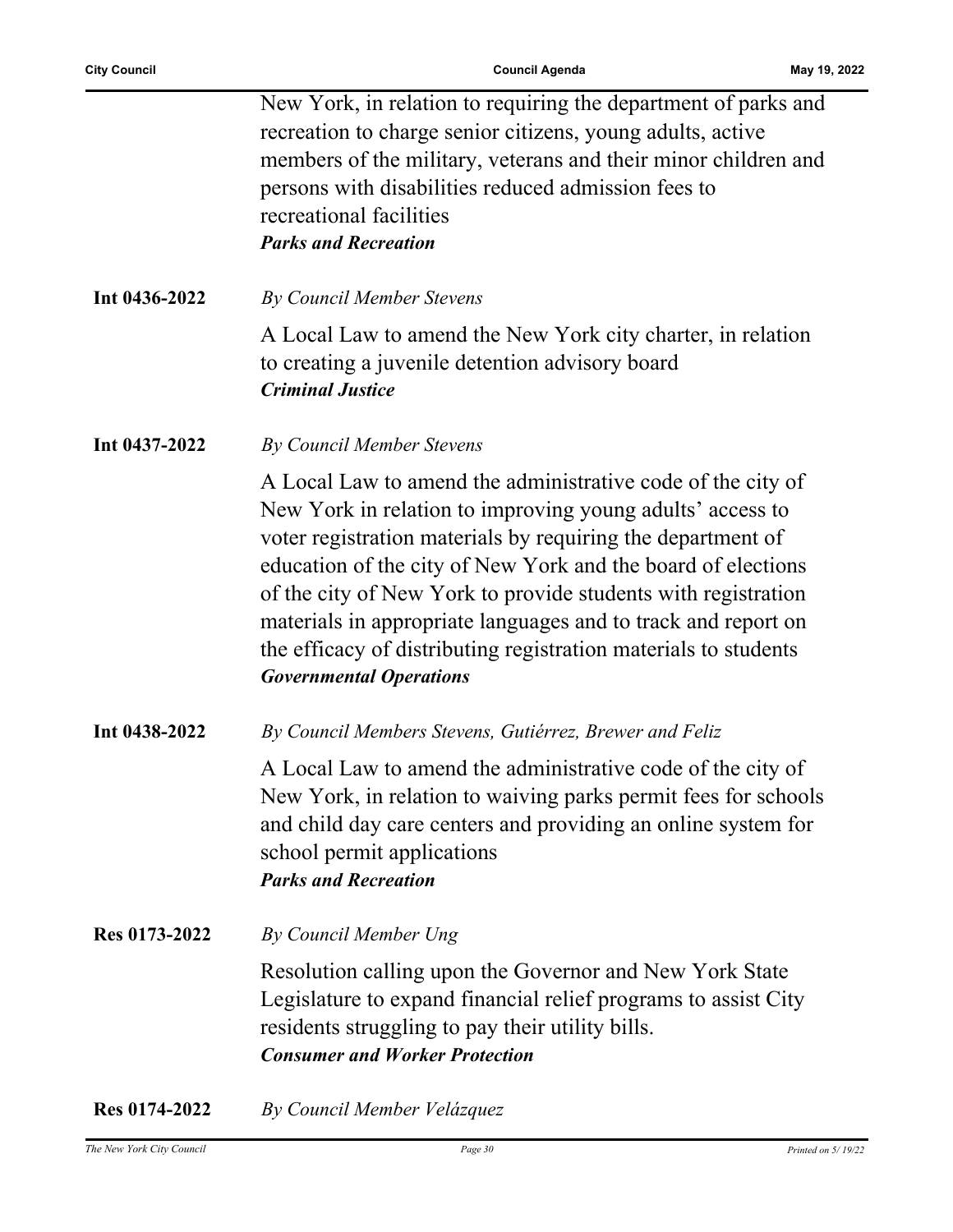|               | Resolution calling upon Consolidated Edison to improve<br>communication with City residents about increases in utility<br>costs<br><b>Consumer and Worker Protection</b>                                                                                                                                                                                                |
|---------------|-------------------------------------------------------------------------------------------------------------------------------------------------------------------------------------------------------------------------------------------------------------------------------------------------------------------------------------------------------------------------|
| Int 0439-2022 | By Council Members Williams, Narcisse, Kagan, Hanks, Riley and<br><b>Stevens</b>                                                                                                                                                                                                                                                                                        |
|               | A Local Law to amend the New York city charter, in relation<br>to requiring the mayor's office of criminal justice to evaluate<br>the effectiveness of criminal justice programs that receive<br>funding from the city<br><b>Public Safety</b>                                                                                                                          |
| Int 0440-2022 | By Council Members Won, Menin and Gutiérrez                                                                                                                                                                                                                                                                                                                             |
|               | A Local Law to amend the New York city charter, in relation<br>to a program to provide public access to wireless networks<br><b>Technology</b>                                                                                                                                                                                                                          |
| Int 0441-2022 | By Council Members Won, Williams, Menin and Gutiérrez                                                                                                                                                                                                                                                                                                                   |
|               | A Local Law to amend the New York city charter, in relation<br>to a public review of electronic services developed by city<br>agencies<br><b>Technology</b>                                                                                                                                                                                                             |
| LU 0060-2022  | By Council Member Brannan                                                                                                                                                                                                                                                                                                                                               |
|               | 788 Fox Street; Block 2720, Lot 69; Bronx, Council District<br>No. 8.<br><b>Preconsidered - Finance</b>                                                                                                                                                                                                                                                                 |
| LU 0061-2022  | By Council Member Salamanca Jr.                                                                                                                                                                                                                                                                                                                                         |
|               | Application number C 210293 PSX (EMS Station 17 New<br>Facility) submitted by the New York City Fire Department<br>(NYFD) and the Department of Citywide Administrative<br>Services (DCAS), pursuant to Section 197-c of the New York<br>City Charter, for the site selection of property located at 1257<br>Morris Avenue (Block 2450, Lot 42) for use as an ambulance |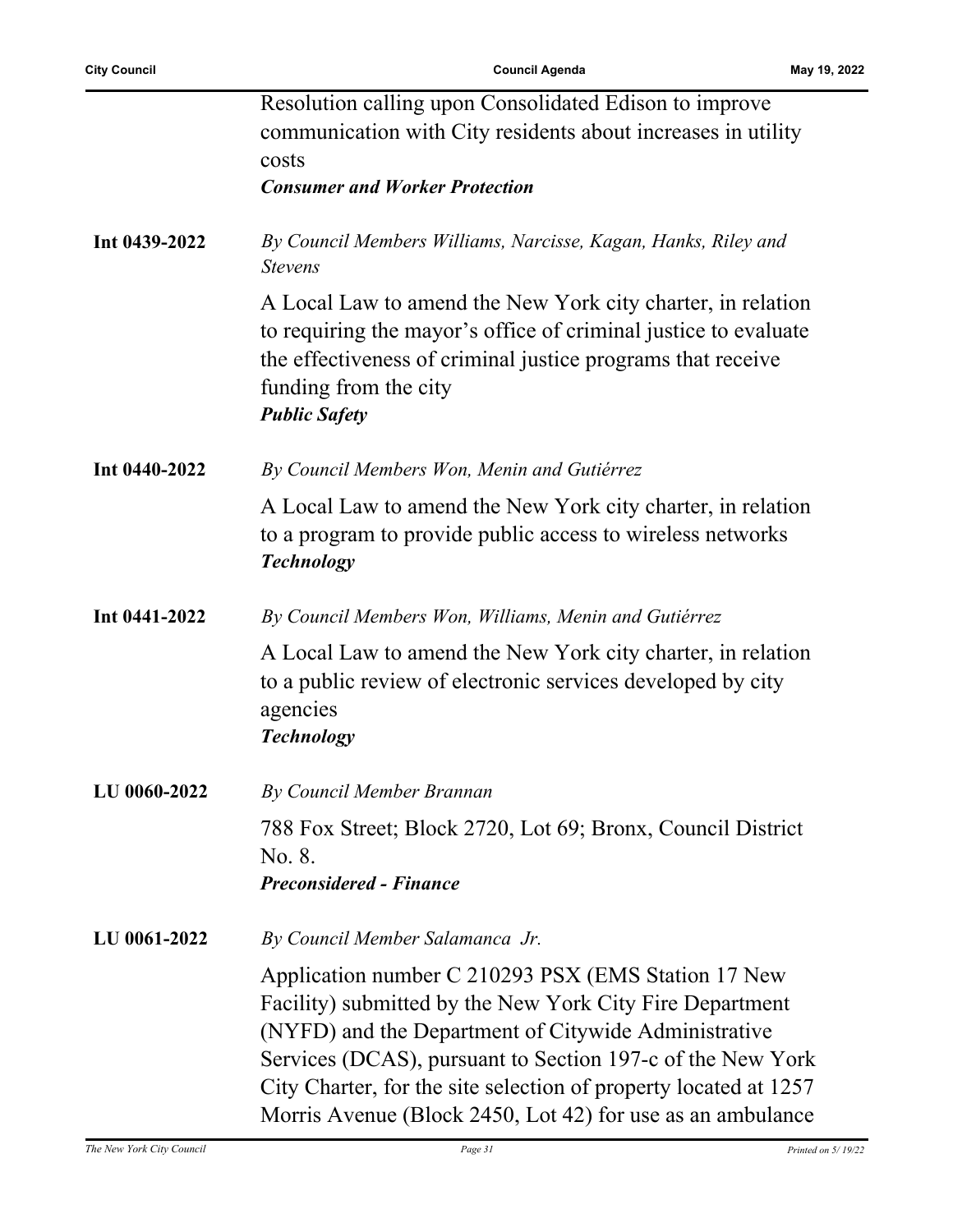|                     | station EMS facility, Borough of the Bronx, Community                                                                                                                                                                                                                                                                                                                                                                                                                                                                                                                                                                                                                                                                                              |
|---------------------|----------------------------------------------------------------------------------------------------------------------------------------------------------------------------------------------------------------------------------------------------------------------------------------------------------------------------------------------------------------------------------------------------------------------------------------------------------------------------------------------------------------------------------------------------------------------------------------------------------------------------------------------------------------------------------------------------------------------------------------------------|
|                     | District 4, Council District 16.                                                                                                                                                                                                                                                                                                                                                                                                                                                                                                                                                                                                                                                                                                                   |
|                     | <b>Landmarks, Public Sitings and Dispositions</b>                                                                                                                                                                                                                                                                                                                                                                                                                                                                                                                                                                                                                                                                                                  |
| LU 0062-2022        | By Council Member Salamanca Jr.                                                                                                                                                                                                                                                                                                                                                                                                                                                                                                                                                                                                                                                                                                                    |
|                     | Application number C 210294 ZSX (EMS Station 17 New<br>Facility) submitted by the New York City Fire Department<br>(FDNY) and the Department of Citywide Administrative<br>Services (DCAS), pursuant to Sections 197-c and 201 of the<br>New York City Charter for the grant of a special permit<br>pursuant to Section 74-67 of the Zoning Resolution to allow a<br>FDNY Emergency Medical Service (EMS) Station use to be<br>located in a residence district, in connection with a proposed<br>2-story EMS station building, on property located at 1257<br>Morris Avenue (Block 2450, Lot 42), in an R7-1 District,<br>Borough of the Bronx, Community District 4, Council<br>District 16.<br><b>Landmarks, Public Sitings and Dispositions</b> |
| LU 0063-2022        | By Council Member Salamanca Jr.                                                                                                                                                                                                                                                                                                                                                                                                                                                                                                                                                                                                                                                                                                                    |
|                     | Application number C 200228 ZMX (4541 Furman Avenue<br>Rezoning) submitted by Markland 4551, LLC, pursuant to<br>Sections 197-c and 201 of the New York City Charter for an<br>amendment of the Zoning Map, Section No. 2a, changing from<br>an M1-1 District to an R7D District and establishing within<br>the proposed R7D District a C2-4 District, Borough of the<br>Bronx, Community District 12, Council District 11.<br><b>Zoning and Franchises</b>                                                                                                                                                                                                                                                                                        |
| <b>LU 0064-2022</b> | By Council Member Salamanca Jr.                                                                                                                                                                                                                                                                                                                                                                                                                                                                                                                                                                                                                                                                                                                    |
|                     | Application number N 200229 ZRX (4541 Furman Avenue<br>Rezoning) submitted by Markland 4551, LLC, pursuant to<br>Section 201 of the New York City Charter, for an amendment<br>of the Zoning Resolution of the City of New York, modifying<br>Appendix F for the purpose of establishing a Mandatory<br>Inclusionary Housing area and Appendix I for the purpose of                                                                                                                                                                                                                                                                                                                                                                                |